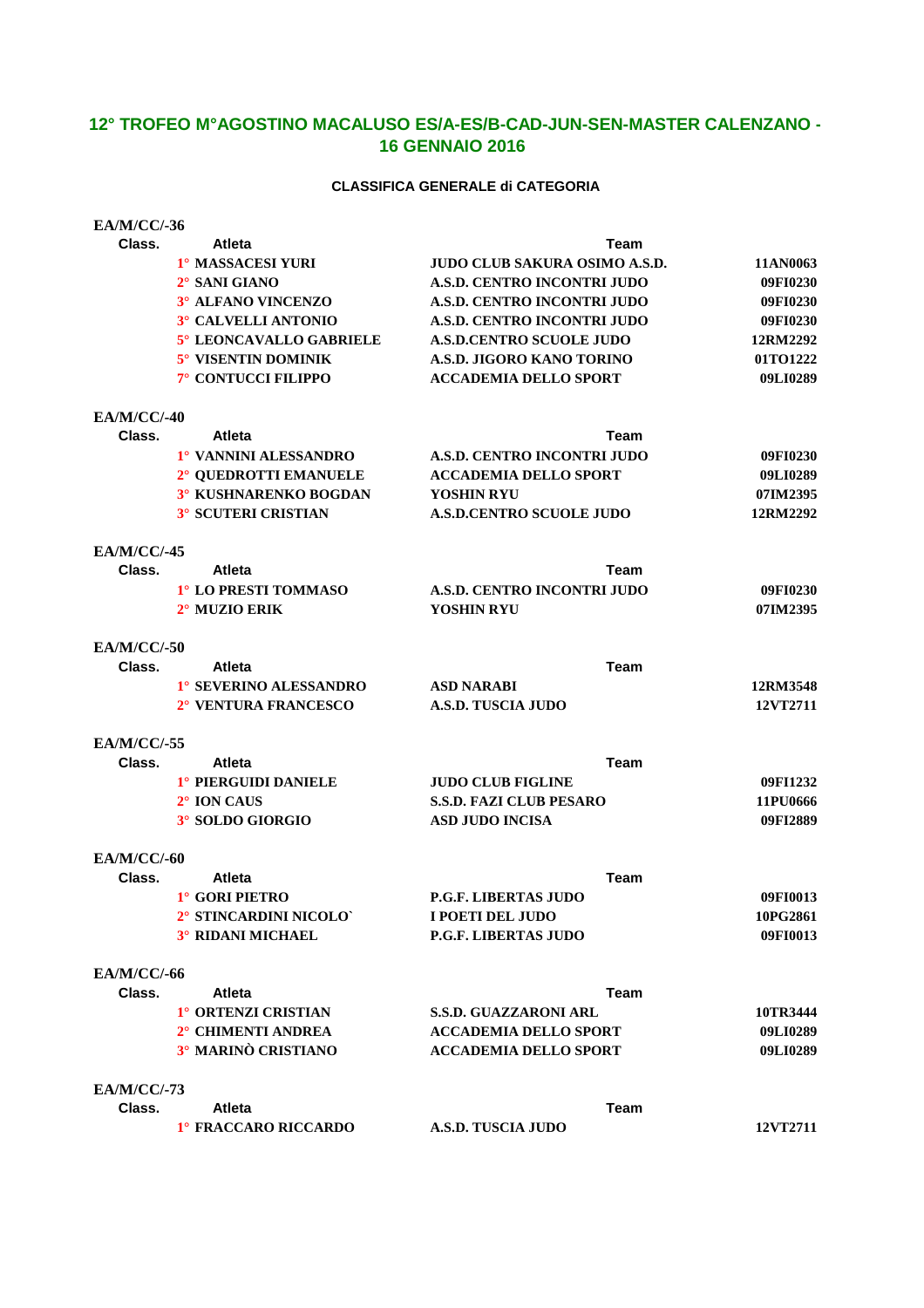| <b>EA/F/TC/-36</b> |                                           |                                 |          |
|--------------------|-------------------------------------------|---------------------------------|----------|
| Class.             | <b>Atleta</b>                             | Team                            |          |
|                    | <sup>1</sup> ° FREGA CHIARA               | KODOKAN JUDO CECINA             | 09LI0158 |
|                    | 2° VELLI IOLANDA                          | YOSHIN RYU                      | 07IM2395 |
|                    | <sup>3</sup> <sup>°</sup> GUARDUCCI ELENA | <b>A.S.D.KYU SHIN RYU PRATO</b> | 09PO1285 |
|                    | 3° RULLI MELISSA                          | A.S.D. JO SHO KAN ROMA          | 12RM0064 |
| $EA/F/TC/-40$      |                                           |                                 |          |
| Class.             | <b>Atleta</b>                             | <b>Team</b>                     |          |
|                    | 1° SCIACOVELLI MICAELA                    | A.S. KANKUDAI BARI              | 16BA0410 |
|                    | 2° SIMEONE CRISTINA                       | KODOKAN JUDO CECINA             | 09LI0158 |
|                    | 3° FINCATO GAIA                           | <b>A.S.D.JUDO CASTELLETTO</b>   | 01NO1422 |
|                    | 3° MARTINASSO EMMA                        | KODOKAN QUARRATA                | 09PT3323 |
|                    | 5° PASQUALI FRANCESCA                     | <b>JUDOKAN</b>                  | 12RM3409 |
| <b>EA/F/TC/-44</b> |                                           |                                 |          |
| Class.             | <b>Atleta</b>                             | Team                            |          |
|                    | 1° FASCIANO AURORA                        | <b>JUDOKAN</b>                  | 12RM3409 |
|                    | 2° SOLINA STEFANIA                        | A.S.D. BANZAI CORTINA ROMA      | 12RM0162 |
|                    | 3° MOSCONI GRETA                          | <b>ATHLON GROSSETO SSD</b>      | 09GR3615 |
| <b>EA/F/TC/-48</b> |                                           |                                 |          |
| Class.             | <b>Atleta</b>                             | Team                            |          |
|                    | 1° BELLINI VALENTINA                      | ASD IPCF JUDO KDK AKIYAMA PO09  | 09PO0067 |
|                    | 2° GALEOTTI SARA                          | REN-SHU-KAN J.C.MARINA          | 09LU1413 |
| $E_A/F/TC/-57$     |                                           |                                 |          |
| Class.             | <b>Atleta</b>                             | <b>Team</b>                     |          |
|                    | 1° CORBO SARA                             | <b>A.S.D. TUSCIA JUDO</b>       | 12VT2711 |
|                    | 2° BACCASSINO SARA                        | <b>ACCADEMIA DELLO SPORT</b>    | 09LI0289 |
|                    | 3° JOUNI GIULIA                           | REN-SHU-KAN J.C.MARINA          | 09LU1413 |
| $EA/F/TC/+63$      |                                           |                                 |          |
| Class.             | <b>Atleta</b>                             | Team                            |          |
|                    | 1° LOSEV ANNAMARIA                        | <b>P.G.F. LIBERTAS JUDO</b>     | 09FI0013 |
| <b>EA/M/CS/-36</b> |                                           |                                 |          |
| Class.             | Atleta                                    | Team                            |          |
|                    | 1° SORELLI ALESSANDRO                     | <b>JUDOKAN</b>                  | 12RM3409 |
|                    | 2° PUGLIESE SALVATORE                     | I POETI DEL JUDO                | 10PG2861 |
|                    | <b>3° DISALVO EMANUELE</b>                | <b>JUDO-KI SSD ARL</b>          | 19RG3482 |
|                    | <b>3° GALLETTA FEDERICO</b>               | <b>O.K. CLUB IMPERIA</b>        | 07IM1526 |
|                    | 5° CARIATO EDOARDO                        | <b>A.S.D.JUDO CASTELLETTO</b>   | 01NO1422 |
|                    | 5° LANDINI ANDREA                         | IZUMO SPORT A.S.D.              | 09AR0325 |
|                    | 7° CIRO GIOVANNI                          | <b>A.S.D.JUDO CASTELLETTO</b>   | 01NO1422 |
|                    | 7° SAGLIETTO NICOLA                       | <b>O.K. CLUB IMPERIA</b>        | 07IM1526 |
|                    | 9° POMPETTI FEDERICO                      | <b>YOSHIN RYU</b>               | 07IM2395 |
|                    | 9° RAPTIS MICHELE                         | A.S.D. BANZAI CORTINA ROMA      | 12RM0162 |
|                    | 11° BALDI NICCOLO'                        | REN-SHU-KAN J.C.MARINA          | 09LU1413 |
|                    | <b>11° CAPONE SALVATORE</b>               | I POETI DEL JUDO                | 10PG2861 |
|                    | 11° FARINELLI ALESSANDRO                  | KODOKAN JUDO CECINA             | 09LI0158 |
|                    | 11° GALLETTA GIOVANNI                     | A.S.D.JUDO CLUB YAMA ARASHI     | 19ME0126 |
|                    | 11° MARTELLACCI EMANUELE                  | A.S.D. JIGORO KANO TORINO       | 01TO1222 |
|                    | 11° PARDINI ELIS                          | <b>A.S.D. JUDO INSIEME</b>      | 07SP0155 |
|                    | 17° STEFANINI LEONARDO                    | <b>TIBER FITNESS SSD</b>        | 12VT2964 |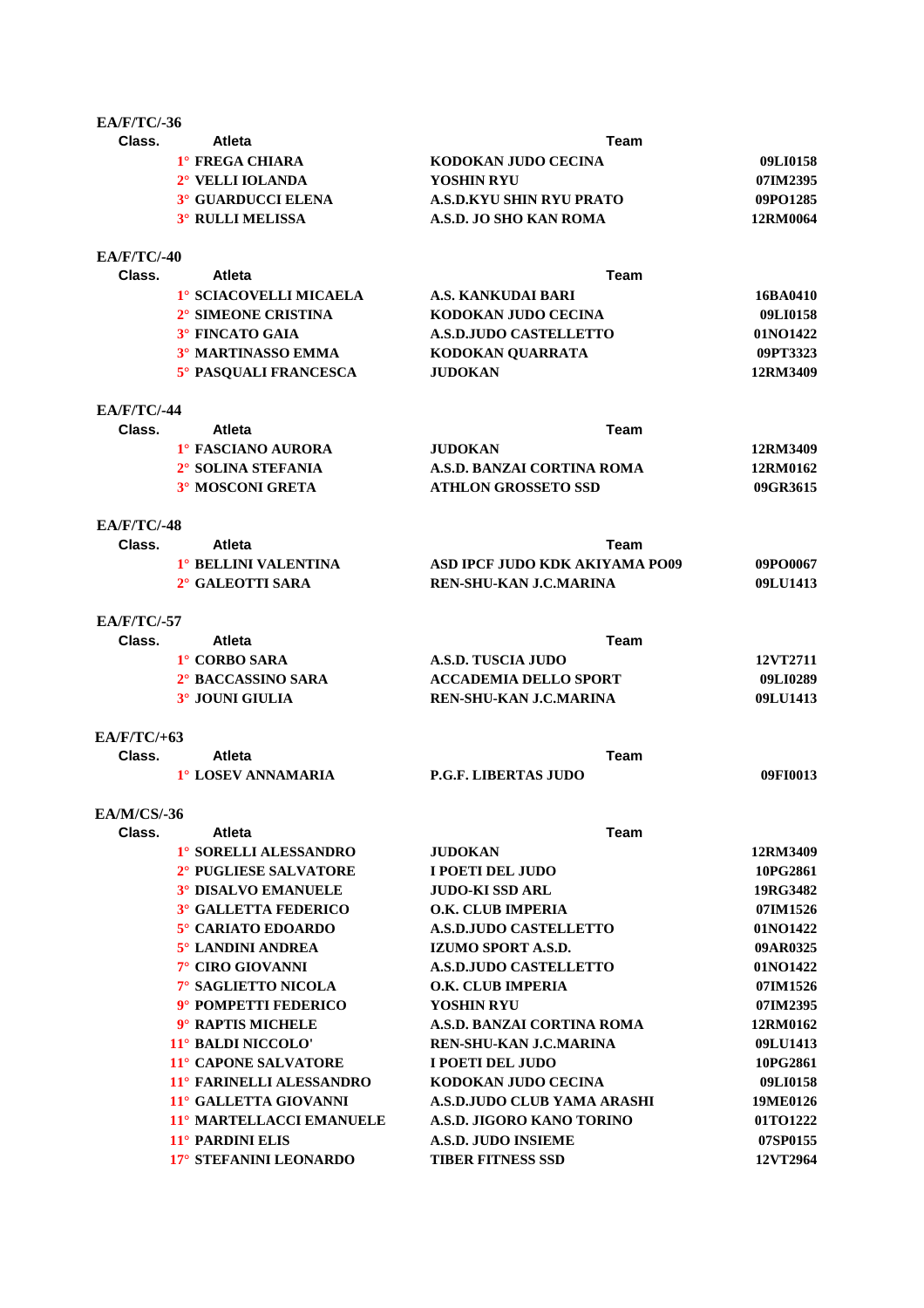### **EA/M/CS/-40**

| Class. | <b>Atleta</b>              | Team                            |          |  |
|--------|----------------------------|---------------------------------|----------|--|
|        | 1° ANDREINI PIETRO         | A.S.JUDO DILETT.PIOMBINO        | 09LI0159 |  |
|        | 2° FERRI ALESSANDRO        | <b>O.K. CLUB IMPERIA</b>        | 07IM1526 |  |
|        | <b>3° BETTI LORENZO</b>    | A.S.D. BANZAI CORTINA ROMA      | 12RM0162 |  |
|        | <b>3° SPINETTI ANDREA</b>  | A.S.JUDO DILETT.PIOMBINO        | 09LI0159 |  |
|        | 5° SAVASTANO JACOPO        | A.S.D. JUDO INSIEME             | 07SP0155 |  |
|        | <b>5° SETTINERI PIETRO</b> | A.S.D.JUDO CLUB YAMA ARASHI     | 19ME0126 |  |
|        | 7° BASTIANONI FLAVIO       | YOSHIN RYU                      | 07IM2395 |  |
|        | 7° SPINA ALESSANDRO        | <b>A.S.D.CENTRO SCUOLE JUDO</b> | 12RM2292 |  |
|        | 9° TRIPODI TOMMASO         | <b>A.S.D.CRONO SPORT TORINO</b> | 01TO1521 |  |
|        |                            |                                 |          |  |

# **EA/M/CS/-45**

| Class. | <b>Atleta</b>                  | Team                          |          |  |
|--------|--------------------------------|-------------------------------|----------|--|
|        | 1° CARDELLA DANIELE            | <b>A.S.D."JUDO FOREVER"</b>   | 19CT1998 |  |
|        | 2° GINESINI ALESSANDRO         | <b>JUDO CARRARA</b>           | 09MS3331 |  |
|        | <b>3° LIPPI GHERARDO</b>       | <b>JUDO KODOKAN EMPOLI</b>    | 09FI0231 |  |
|        | <b>3° SPADOLINI ALESSANDRO</b> | A.S.D.JC ROMA TEAM VIGNOLA    | 12RM1893 |  |
|        | 5° MORELLI NICOLO'             | <b>A.S.D. JUDO INSIEME</b>    | 07SP0155 |  |
|        | 5° SANTI LAPO                  | <b>SPORTING CLUB ALBINIA</b>  | 09GR2829 |  |
|        | 7° CHIAMANTE MATTIA            | <b>TIBER FITNESS SSD</b>      | 12VT2964 |  |
|        | 7° DI MARCO LUCA               | <b>REN-SHU-KAN J.C.MARINA</b> | 09LU1413 |  |
|        | 9° OLIVA ALESSANDRO            | A.S.D. SHARIN JUDO OUILIANO   | 07SV2434 |  |
|        |                                |                               |          |  |

# **EA/M/CS/-50**

| Class. | <b>Atleta</b>             | Team                              |          |  |
|--------|---------------------------|-----------------------------------|----------|--|
|        | 1° SANTINI WILLIAM        | A.S.D. JUDO O.K. AREZZO           | 09AR0288 |  |
|        | 2° LOMBARDI LUCA          | A.S.D. JUDO O.K. AREZZO           | 09AR0288 |  |
|        | <b>3º MACCARI TOMMASO</b> | <b>A.S.D.JC ROMA TEAM VIGNOLA</b> | 12RM1893 |  |
|        | 3° SOUASI GAETANO         | <b>JUDO CLUB NOTO</b>             | 19SR1668 |  |
|        | 5° BRUNO MATTIA           | O.K. CLUB IMPERIA                 | 07IM1526 |  |
|        | <b>5° PORRO CRISTIAN</b>  | A.S.D. JIGORO KANO TORINO         | 01TO1222 |  |
|        | 7° ANASTASIA TOMMASO      | <b>G.S VV.FF. LIVORNO</b>         | 09LI1060 |  |
|        | 7° DI PAOLA LEONARDO      | <b>G.S VV.FF. LIVORNO</b>         | 09LI1060 |  |
|        | 9° FARULLA NICCOLÒ        | A.S.D. SHARIN JUDO OUILIANO       | 07SV2434 |  |

### **EA/M/CS/-55**

| Class. | <b>Atleta</b>           | Team                           |          |
|--------|-------------------------|--------------------------------|----------|
|        | 1° IMPARATO GIANMARIA   | A.S.D.JUDO CASTELLETTO         | 01NO1422 |
|        | $2^\circ$ FERRETTI ELIA | <b>S.S.D. FAZI CLUB PESARO</b> | 11PU0666 |
|        | 3° COTRONE LORENZO      | A.S.D. JO SHO KAN ROMA         | 12RM0064 |
|        | 4° GENOVESI LORENZO     | REN-SHU-KAN J.C.MARINA         | 09LU1413 |

# **EA/M/CS/+73**

| Class.      | Atleta                                   | Team                                |          |
|-------------|------------------------------------------|-------------------------------------|----------|
|             | 1° BRUNO FRANCESCO                       | <b>SPORTING CLUB ALBINIA</b>        | 09GR2829 |
| EB/M/CC/-40 |                                          |                                     |          |
| Class.      | Atleta                                   | Team                                |          |
|             | <sup>1</sup> <sup>°</sup> BRESCI FILIPPO | <b>POLISPORTIVA UNIVERSVO SSD</b>   | 09PO0001 |
|             | 2° CIACCIONI LEONARDO                    | <b>JUDO CLUB CITTA` DELLA PIEVE</b> | 10PG2259 |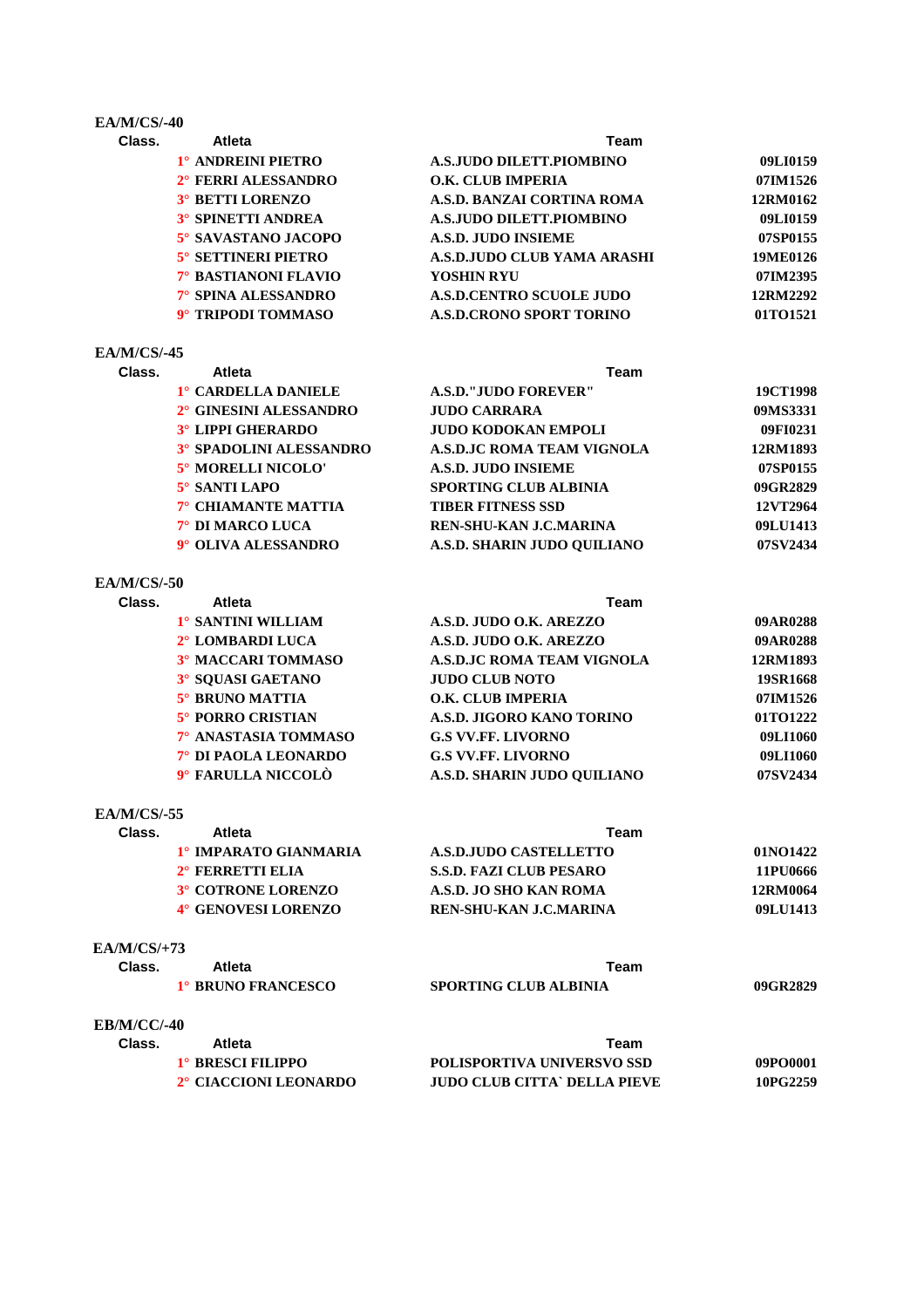### **EB/M/CC/-45**

| Class. | <b>Atleta</b>          | Team                             |                 |
|--------|------------------------|----------------------------------|-----------------|
|        | 1° FRANCESCO CAVALIERE | <b>CENTRO GINNICO "PL. ELLE"</b> | <b>15CE0574</b> |
|        | 2° CIELLO FRANCESCO    | JUDO CLUB CITTA` DELLA PIEVE     | 10PG2259        |
|        | 3° STOTO GIULIANO      | A.S.D. JO SHO KAN ROMA           | 12RM0064        |
|        | 4° DE SANTIS TOMMASO   | ACCADEMIA PRATO A.S.D.           | 09PO3614        |
|        |                        |                                  |                 |

#### **EB/M/CC/-50**

| Class. | Atleta                | Team                    |          |
|--------|-----------------------|-------------------------|----------|
|        | 1° FORCINITI MATTIA   | A.S.D. JUDO O.K. AREZZO | 09AR0288 |
|        | 2° ANGELORO EMILIANIO | JUDO MUSASHI            | 12RM2106 |
|        | 3° SPOSI GIULIO       | A.S.D. JUDO O.K. AREZZO | 09AR0288 |
|        | 4° SABINI TOMMASO     | ACCADEMIA PRATO A.S.D.  | 09PO3614 |
|        |                       |                         |          |

# **EB/M/CC/-55**

| Class. | Atleta                    | Team                           |          |  |
|--------|---------------------------|--------------------------------|----------|--|
|        | 1° OSSINO ANDREA          | A.S.D. JO SHO KAN ROMA         | 12RM0064 |  |
|        | 2° GIORDANO MARCO         | ASD IPCF JUDO KDK AKIYAMA PO09 | 09PO0067 |  |
|        | <b>3° GUERRI BERNARDO</b> | ASD JUDO INCISA                | 09FI2889 |  |
|        |                           |                                |          |  |

# **EB/M/CC/-60**

| <b>Atleta</b>               | Team                                 |          |  |
|-----------------------------|--------------------------------------|----------|--|
| 1° SARDELLI FLAVIO          | A.S.D.JUDO CLUB BIENTINA             | 09PH811  |  |
| 2° FERR.CARRANTE LINO       | A.S.D. JUDO KODOKAN RIPI             | 12FR0164 |  |
| <b>3° D'ANDREIS LORENZO</b> | <b>JUDO CLUB SAKURA OSIMO A.S.D.</b> | 11AN0063 |  |
| 4° DI CHIO MATTIA           | <b>A.S.D.CENTRO SCUOLE JUDO</b>      | 12RM2292 |  |
|                             |                                      |          |  |

# **EB/M/CC/-66**

| Atleta                  | Team                             |          |
|-------------------------|----------------------------------|----------|
| 1° PIANINI PIETRO       | JUDO CARRARA                     | 09MS3331 |
| 2° MUGNANI ALESSANDRO   | <b>PLAZA SPORT &amp; FITNESS</b> | 09LU3523 |
| <b>3° RESTI DANIELE</b> | A.S.D.KYU SHIN RYU PRATO         | 09PO1285 |
|                         |                                  |          |

# **EB/F/TC/-40**

| Class. | Atleta                   | Team                        |          |
|--------|--------------------------|-----------------------------|----------|
|        | 1° LEONE MIRIAM          | A.S.D. JUDO CLUB LEONE      | 19PA2735 |
|        | $2^\circ$ FORNARO GIULIA | THE CHAMPION SSD SERMONETA  | 12LT3190 |
|        | 3° BONANNO ELISA         | A.S.D. JUDO CLUB TOR LUPARA | 12RM0402 |
|        | 3° GHIGLIONE GIULIA      | O.K. CLUB IMPERIA           | 07IM1526 |
|        | 5° CARPINA GAIA          | <b>G.S VV.FF. LIVORNO</b>   | 09LI1060 |
|        | 5° TANTARDINI LUCREZIA   | A.S.D.JUDO CASTELLETTO      | 01NO1422 |
|        | $7^\circ$ LOLLI ELISA    | A.S.D. SHARIN JUDO OUILIANO | 07SV2434 |
|        | 7° MURZIO SILVIA         | <b>YOSHIN RYU</b>           | 07IM2395 |
|        | 9° BAIRE ELISA           | <b>ICHNOS JUDO CAGLIARI</b> | 20CA3029 |
|        | 9° GONNELLI GINEVRA      | <b>ASD JUDO INCISA</b>      | 09FI2889 |
|        | 9° PICA VIVIANA          | A.S.D. JO SHO KAN ROMA      | 12RM0064 |

#### **EB/F/TC/-44**

| Class. | Atleta                            | Team                                  |          |
|--------|-----------------------------------|---------------------------------------|----------|
|        | 1° PALMERI MARTA                  | <b>CENTRO SPORTIVO VILLAGE A.S.D.</b> | 08RA0566 |
|        | $2^\circ$ SECCHI ALTHEA           | <b>O.K. CLUB IMPERIA</b>              | 07IM1526 |
|        | 3° MAINELLA GIULIA                | A.S.D. POLISPORTIVA OTTAVIA           | 12RM1226 |
|        | <b>3° ZUCCARELLO MARIA CHIARA</b> | A.S.D.JUDO CLUB YAMA ARASHI           | 19ME0126 |
|        | 5° CANNARA GIORGIA                | <b>JUDO GIOVINAZZO</b>                | 12RM3376 |
|        | <b>5° FALCO LUDOVICA</b>          | A.S.D. JUDO CLUB TOR LUPARA           | 12RM0402 |
|        | <b>7° FOSCHI VERONICA</b>         | THE CHAMPION SSD SERMONETA            | 12LT3190 |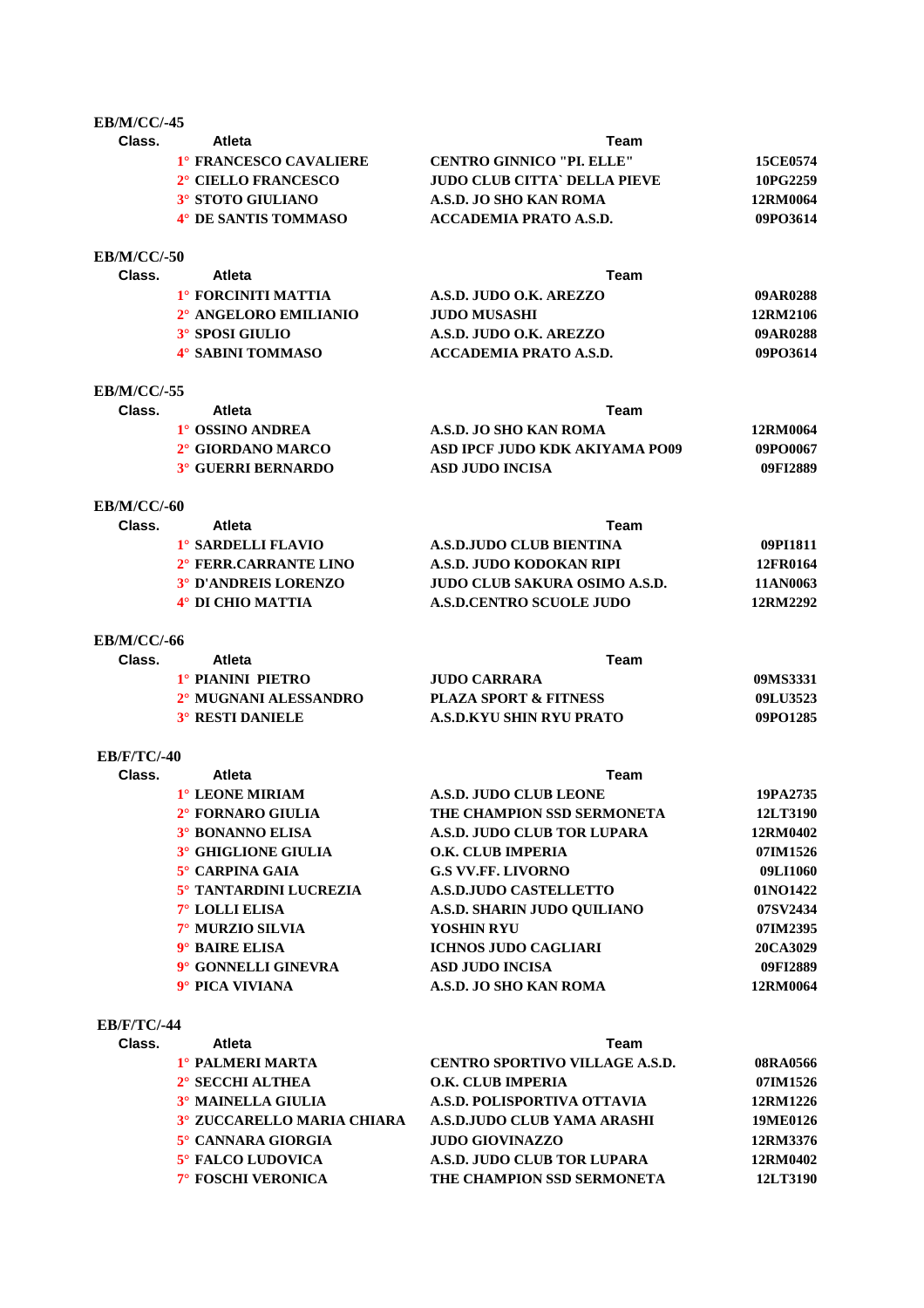| 7° PESCATORI CHIARA | ASD JC CARMIGNANO  | 01EP0004 |
|---------------------|--------------------|----------|
| 9° DELL'AMICO GAIA  | JUDO CARRARA       | 09MS3331 |
| 9° POMONI ANNA      | ASD JUDO BODY LIFE | 09GR3125 |

# **EB/F/TC/-48**

| Class. | Atleta                      | Team                                 |          |
|--------|-----------------------------|--------------------------------------|----------|
|        | 1° ANCORA GRETA             | <b>A.S.D.CENTRO SCUOLE JUDO</b>      | 12RM2292 |
|        | 2° SINISI CARLOTTA          | A.S.D. BANZAI CORTINA ROMA           | 12RM0162 |
|        | <b>3° FERRECCIO VANESSA</b> | <b>PRO RECCO JUDO JUJITSU</b>        | 07GE0173 |
|        | <b>3° SIMEOLI EMILIA</b>    | <b>CENTRO GINNICO "PI. ELLE"</b>     | 15CE0574 |
|        | 5° BINDI ALESSANDRA         | <b>ASD JUDO BODY LIFE</b>            | 09GR3125 |
|        | 5° RUGGERI COSTANZA         | <b>JUDO ROSIGNANO</b>                | 09LI0194 |
|        | 7° FRANCHINI VIRGINIA       | <b>J.C.BUDOKWAI A.S.D.</b>           | 09FI0191 |
|        | 7° LOMBARDI LICIA           | <b>JUDO CLUB SAKURA OSIMO A.S.D.</b> | 11AN0063 |
|        | 9° ADAMO GIULIA             | A.S.D. JUDO KDK LUNIGIANA            | 07SP2962 |
|        | 9° RIMONDO ISABELLA         | O.K. CLUB IMPERIA                    | 07IM1526 |

# **EB/F/TC/-52**

| Class. | Atleta                  | Team                              |          |
|--------|-------------------------|-----------------------------------|----------|
|        | 1° VECCHIATO MICHELLE   | <b>A.S.D.JUDO CASTELLETTO</b>     | 01NO1422 |
|        | 2° DE MARTINO LAURA     | A.S.D. SHARIN JUDO OUILIANO       | 07SV2434 |
|        | 3° DE NEGRI SERENA      | A.S.D. SHARIN JUDO OUILIANO       | 07SV2434 |
|        | 3° GANDOLFO GRETA       | <b>PRO RECCO JUDO JUJITSU</b>     | 07GE0173 |
|        | $5^\circ$ CECI MATILDE  | <b>A.S.D. BANZAI CORTINA ROMA</b> | 12RM0162 |
|        | 5° SPADONI MARGHERITA   | JUDO CLUB SAKURA OSIMO A.S.D.     | 11AN0063 |
|        | 7° RATTI GRAZZI MIRIAM  | <b>PRO RECCO JUDO JUJITSU</b>     | 07GE0173 |
|        | 7° SABATINI CHIARA      | <b>JUDO CLUB KODOKAN MONDOLFO</b> | 11PU0633 |
|        | 9° LOZZI DARIA          | A.S.D. BANZAI CORTINA ROMA        | 12RM0162 |
|        | 10° AMOROSO RACHELE     | REN-SHU-KAN J.C.MARINA            | 09LU1413 |
|        | 10° BERTOCCHI MARTINA   | <b>A.S.D.JUDO CASTELLETTO</b>     | 01NO1422 |
|        | 10° DI CLEMENTE CAMILLA | <b>JUDO KODOKAN EMPOLI</b>        | 09FI0231 |
|        | 10° MARINI ASIA         | <b>J.C.ISOLA D'ELBA</b>           | 09LI0258 |
|        | 10° MASONI CRISTINA     | <b>A.S.D. EPOMEO ROMA</b>         | 12RM3533 |
|        | 10° MAZZINI MARZIA      | A.S.D. JO SHO KAN ROMA            | 12RM0064 |
|        | 10° VESCO BEATRICE      | <b>A.S.D.JUDO CASTELLETTO</b>     | 01NO1422 |
|        | 17° BOSSOLI MATILDE     | <b>JUDO CLUB SESTO F.NO</b>       | 09FI0326 |

#### **EB/F/TC/-57**

| Class. | Atleta                   | Team                              |          |
|--------|--------------------------|-----------------------------------|----------|
|        | 1° FROSONI GIULIA        | <b>A.S.D.CENTRO SCUOLE JUDO</b>   | 12RM2292 |
|        | 2° BEOLCHI ALESSIA       | <b>A.S.D.JC ROMA TEAM VIGNOLA</b> | 12RM1893 |
|        | <b>3° BRIGNOLA MARTA</b> | O.K. CLUB IMPERIA                 | 07IM1526 |
|        | <b>3° RAVIDA' RAMONA</b> | A.S.D.JUDO CLUB YAMA ARASHI       | 19ME0126 |
|        | 5° BUONI ELENA           | KODOKAN JUDO CECINA               | 09LI0158 |
|        | 5° CIARCELLUTI GAIA      | YOSHIN RYU                        | 07IM2395 |
|        | $7^\circ$ LANDI LINDA    | <b>J.C.BUDOKWAI A.S.D.</b>        | 09FI0191 |
|        | <b>7° TOZZI MELISSA</b>  | <b>ASD JC CARMIGNANO</b>          | 01EP0004 |
|        | 9° GALANTI LUCREZIA      | <b>JUDO BAGNO A RIPOLI</b>        | 09FI0700 |
|        | 9° TAGLI CAROL           | <b>SPORT CLUB ORBETELLO</b>       | 09GR0717 |

### **EB/F/TC/-63**

| Class. | Atleta                   | Team                          |          |  |
|--------|--------------------------|-------------------------------|----------|--|
|        | 1º MENGUCCI CAROLINA     | JUDO CLUB SAKURA OSIMO A.S.D. | 11AN0063 |  |
|        | 2° TARCHI CAMILLA        | JUDO ROSIGNANO                | 09LI0194 |  |
|        | 3° CANCIANI SOFIA        | <b>POL. PRATI FORNOLA</b>     | 07SP0685 |  |
|        | <b>3° NATALE MICHELA</b> | A.S.D. JUDO CLUB TOR LUPARA   | 12RM0402 |  |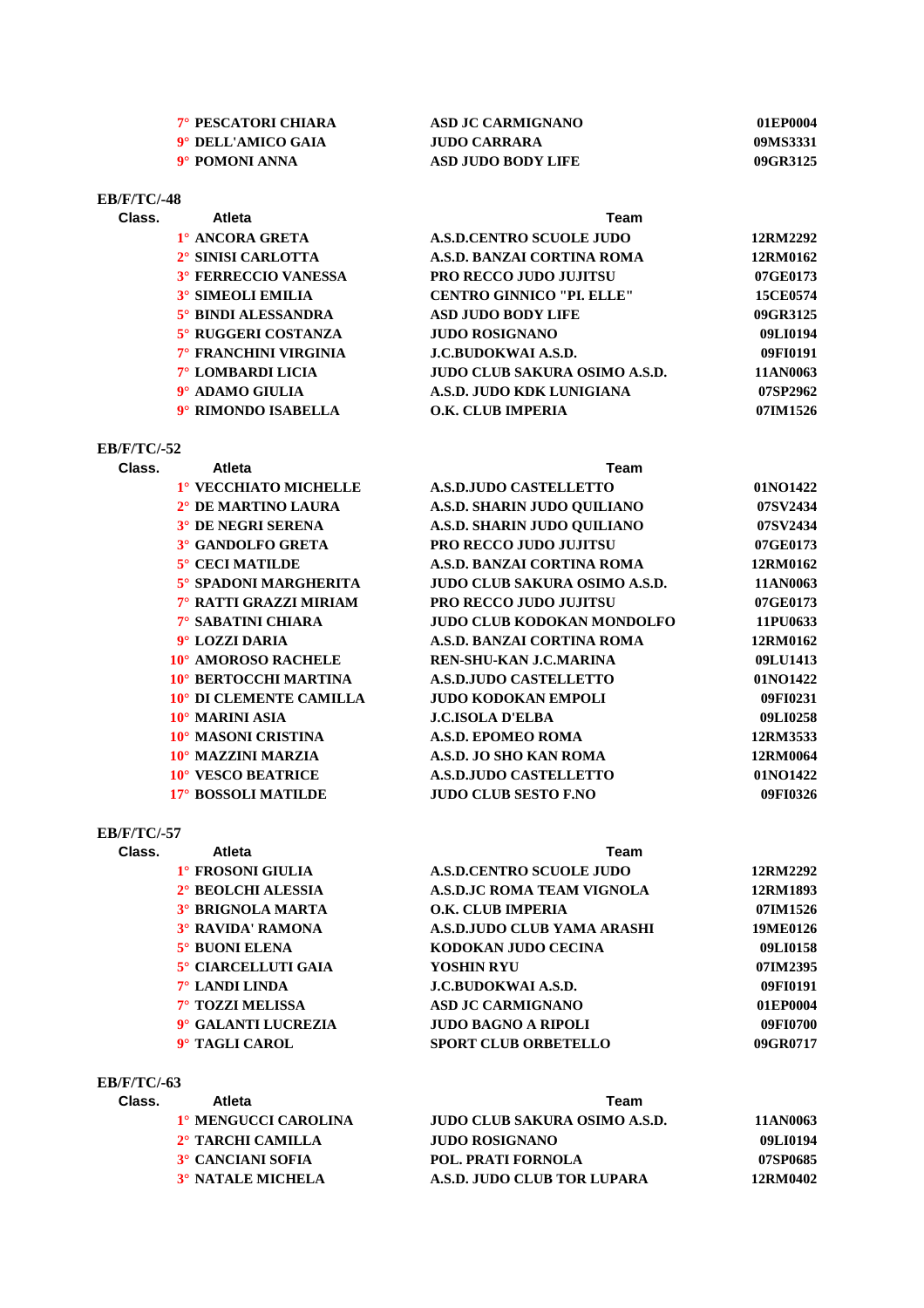| <b>5° BEVILACOUA ALICE</b> | <b>A.S.BORGO PRATI 1899</b>  | 12RM0017 |
|----------------------------|------------------------------|----------|
| 5° RENNA GIULIA            | B SIDE A.S.D.                | 09FI2399 |
| 7° BARZELLOTTI MARTINA     | <b>P.G.F. LIBERTAS JUDO</b>  | 09FI0013 |
| <b>7° BERNACCHI SOFIA</b>  | <b>JUDO CLUB SANSEPOLCRO</b> | 09AR1402 |
| 9° PONTARELLI BINA         | <b>A.S.D. CST ISERNIA</b>    | 14IS0630 |
| 10° BOTTA ALESSANDRA       | A.S.D.JUDO CLUB YAMA ARASHI  | 19ME0126 |

#### **EB/F/TC/-70**

| Class. | <b>Atleta</b>               | Team                        |          |  |
|--------|-----------------------------|-----------------------------|----------|--|
|        | 1° ARFAOUI NADIA            | O.K. CLUB IMPERIA           | 07IM1526 |  |
|        | 2° GIOVANNELLI ELEONORA     | A.S.D.JC ROMA TEAM VIGNOLA  | 12RM1893 |  |
|        | <b>3° FAGGIOLI LUCREZIA</b> | <b>JUDO KODOKAN EMPOLI</b>  | 09FI0231 |  |
|        | <b>3° MIELE VALENTINA</b>   | A.S.D. BANZAI CORTINA ROMA  | 12RM0162 |  |
|        | 5° DI NENNO ELENA           | A.S.D.JUDO KODOKAN S.ANGELO | 09FI0819 |  |
|        | 5° GIANNONE DOMITILLA       | <b>P.G.F. LIBERTAS JUDO</b> | 09FI0013 |  |
|        |                             |                             |          |  |

#### **EB/F/TC/+70**

| Class. | Atleta                       | Team                       |          |
|--------|------------------------------|----------------------------|----------|
|        | 1° CALEO IRENE               | JUDO CARRARA               | 09MS3331 |
|        | 2° SIMONELLI MIRIAM          | A.S.D. JUDO KDK LUNIGIANA  | 07SP2962 |
|        | 3° MARINI TIZIANA            | A.S.D. BANZAI CORTINA ROMA | 12RM0162 |
|        | <b>3° NOTTI MATILDE</b>      | <b>ACCADEMIA TORINO</b>    | 01TO3258 |
|        | <b>5° CORIONI ELISABETTA</b> | A.S.D. JO SHO KAN ROMA     | 12RM0064 |

# **EB/M/CS/-40**

| Class. | Atleta                  | <b>Team</b>                           |          |
|--------|-------------------------|---------------------------------------|----------|
|        | 1° CUCINOTTA GABRIELE   | A.S.D.JUDO CLUB YAMA ARASHI           | 19ME0126 |
|        | 2° ANTONIO POLMO        | <b>AIRON JUDO 90 FURCI SICULO</b>     | 19ME1053 |
|        | 3° ALESSANDRO POLMO     | <b>AIRON JUDO 90 FURCI SICULO</b>     | 19ME1053 |
|        | 3° ALESSIO CASALE       | A.S.D. BANZAI CORTINA ROMA            | 12RM0162 |
|        | <b>5° BERGHI DAVIDE</b> | O.K. CLUB IMPERIA                     | 07IM1526 |
|        | 5° PETRUZZELLI FLAVIO   | <b>A.S. KANKUDAI BARI</b>             | 16BA0410 |
|        | 7° GIUSEPPE CORRAO      | A.S.D. BANZAI CORTINA ROMA            | 12RM0162 |
|        | 7° PIRAS DANIELE        | <b>A.S.D.CENTRO SCUOLE JUDO</b>       | 12RM2292 |
|        | 9° IDOTTA GABRIEL       | <b>A.S.D.JUDO CLUB YAMA ARASHI</b>    | 19ME0126 |
|        | 10° BONFANTI STEFANO    | <b>A.S.D.JUDO CASTELLETTO</b>         | 01NO1422 |
|        | 10° BORGOGNO LORENZO    | YOSHIN RYU                            | 07IM2395 |
|        | 10° CATANI GIANLUCA     | A.S.D. JUDO CLUB CANINO               | 12VT3622 |
|        | 10° CRESCENZI ALESSIO   | <b>A.S.D.CENTRO SCUOLE JUDO</b>       | 12RM2292 |
|        | 10° LOSI ANDREA         | <b>ASD JUDO INCISA</b>                | 09FI2889 |
|        | 10° PETRONI DIEGO       | <b>A.S.D.JC ROMA TEAM VIGNOLA</b>     | 12RM1893 |
|        | 10° VARGIU GIANLUCA     | <b>A.S.BORGO PRATI 1899</b>           | 12RM0017 |
|        | 17° ALESSIO MANETTI     | A.S.D. JUDO CLUB CANINO               | 12VT3622 |
|        | 17° BERLONI LEONARDO    | <b>CENTRO SPORTIVO VILLAGE A.S.D.</b> | 08RA0566 |
|        | 17° BERTI PAOLO         | <b>CENTRO SPORTIVO VILLAGE A.S.D.</b> | 08RA0566 |
|        | 17° BOI GABRIELE        | A.S.D. JUDO TUSCOLANO ROMA            | 12RM0124 |
|        | 17° CAMAIONI FILIPPO    | YOSHIN RYU                            | 07IM2395 |
|        | 17° CAMPANELLI GIACOMO  | <b>PRO RECCO JUDO JUJITSU</b>         | 07GE0173 |
|        | 17° COLANERA KEVIN      | NIPPON BU-DO GAVORRANO                | 09GR1435 |
|        | 17° CROVETTO NAOTO      | <b>PRO RECCO JUDO JUJITSU</b>         | 07GE0173 |
|        | 17° GORI MAURIZIO       | <b>ACCADEMIA PRATO A.S.D.</b>         | 09PO3614 |
|        | 17° LAISIRI ZAKARIA     | <b>RONIN MONZA SSD</b>                | 01EP0005 |
|        | 17° LOCORI SAMUELE      | <b>A.S.D. JUDO INSIEME</b>            | 07SP0155 |
|        | 17° MARABOTTO DAVIDE    | <b>A.S.D.CENTRO SCUOLE JUDO</b>       | 12RM2292 |
|        | 17° PACINI ALBERTO      | <b>ACCADEMIA PRATO A.S.D.</b>         | 09PO3614 |
|        | 17° PASQUINI FRANCESCO  | <b>J.C.ISOLA D'ELBA</b>               | 09LI0258 |
|        |                         |                                       |          |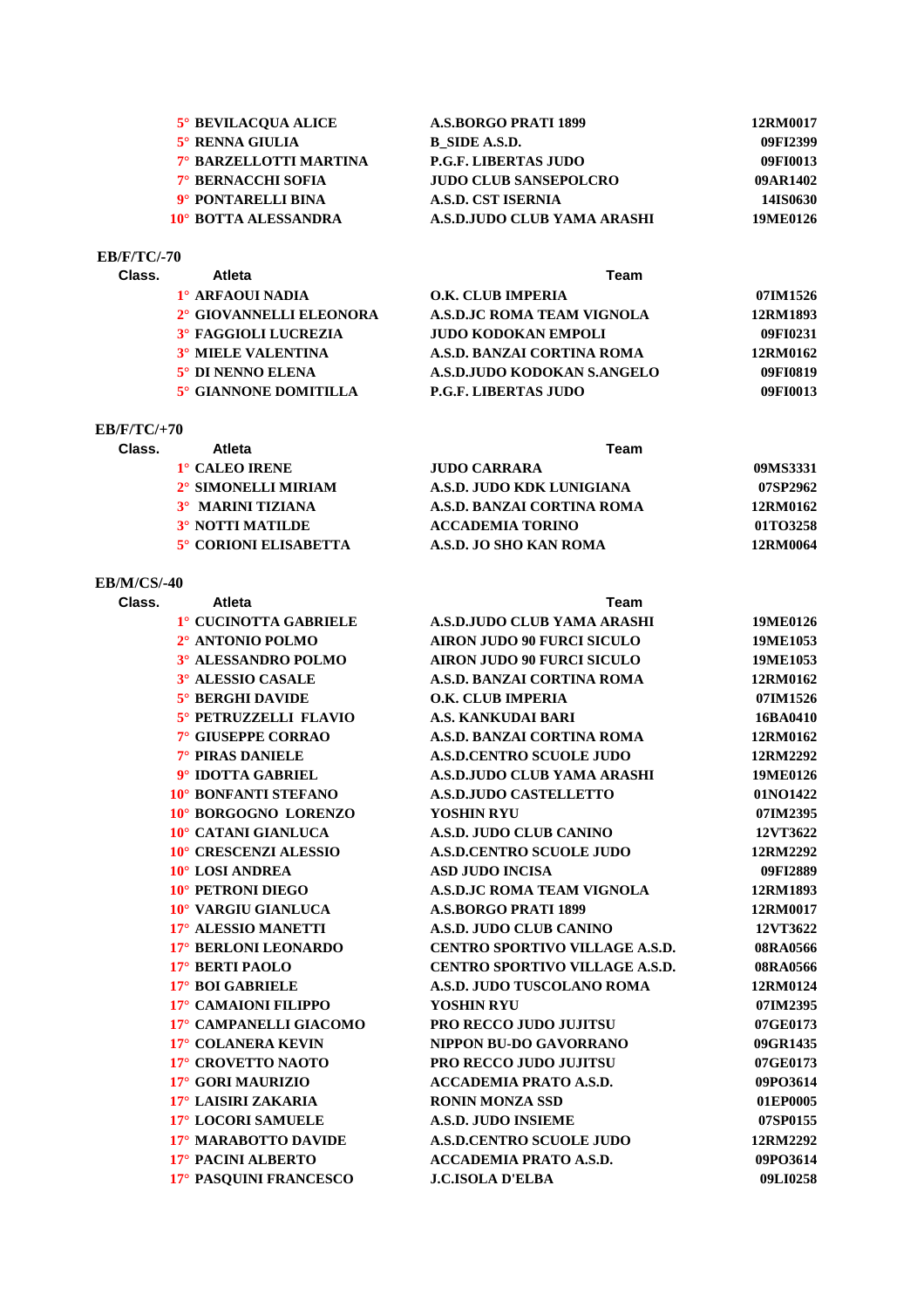| 17° VOLA FEDERICO    | JUDO MUSASHI         | 12RM2106 |
|----------------------|----------------------|----------|
| 17° ZULLI ALESSANDRO | JUDO MUSASHI         | 12RM2106 |
| 33° MICHELI DANIELE  | ICHNOS JUDO CAGLIARI | 20CA3029 |
| 33° ROSSI ERNESTO    | ASD JUDO INCISA      | 09FI2889 |

| <b>EB/M/CS/-45</b> |                           |                                   |          |
|--------------------|---------------------------|-----------------------------------|----------|
| Class.             | <b>Atleta</b>             | Team                              |          |
|                    | 1º LUCA CALA' LESINA      | <b>AIRON JUDO 90 FURCI SICULO</b> | 19ME1053 |
|                    | 2° BELLINI ALESSANDRO     | <b>A.S.D.CENTRO SCUOLE JUDO</b>   | 12RM2292 |
|                    | 3° GAIOPPA ALESSIO        | A.S.D. BANZAI CORTINA ROMA        | 12RM0162 |
|                    | 3° LICITRA LORENZO        | <b>JUDO-KI SSD ARL</b>            | 19RG3482 |
|                    | 5° RAVIDA' LORENZO        | A.S.D.JUDO CLUB YAMA ARASHI       | 19ME0126 |
|                    | <b>5° RESTI RICCARDO</b>  | <b>IZUMO SPORT A.S.D.</b>         | 09AR0325 |
|                    | 7° DI STEFANO GIOVANNI    | KIMURA GENOVA A.S.D.              | 07GE0624 |
|                    | 7° TOSI LORENZO           | <b>JUDO KODOKAN EMPOLI</b>        | 09FI0231 |
|                    | 9° BELVISO GABRIELE       | A.S.D.JUDO CLUB YAMA ARASHI       | 19ME0126 |
|                    | 9° CONCA DAVIDE           | <b>ICHNOS JUDO CAGLIARI</b>       | 20CA3029 |
|                    | 9° SPADINI MATTEO         | <b>JUDO ROSIGNANO</b>             | 09LI0194 |
|                    | 12° ANDREA VADINI         | <b>CENTRO GINNICO "PI. ELLE"</b>  | 15CE0574 |
|                    | 12° CHIAPPINELLI DARIO    | KODOKAN QUARRATA                  | 09PT3323 |
|                    | 12° MODEO GABRIELE        | A.S.D. JUDO CLUB CANINO           | 12VT3622 |
|                    | 12° PATUCCA CRISTIAN      | I POETI DEL JUDO                  | 10PG2861 |
|                    | 12° SALVADORI GABRIELE    | <b>JUDO ROSIGNANO</b>             | 09LI0194 |
|                    | 12° SILANOS MATTEO        | KIMURA GENOVA A.S.D.              | 07GE0624 |
|                    | 18° AGATI EDOARDO         | <b>ACCADEMIA PRATO A.S.D.</b>     | 09PO3614 |
|                    | 18° BIGLIARDI LORENZO     | <b>A.S.D. JUDO INSIEME</b>        | 07SP0155 |
|                    | 18° DOMINICI GABRIELE     | A.S.D. POLISPORTIVA OTTAVIA       | 12RM1226 |
|                    | 18° GHIDINI ALESSIO       | <b>RONIN MONZA SSD</b>            | 01EP0005 |
|                    | 18° GIOVANNELLI MARCO     | <b>ACCADEMIA PRATO A.S.D.</b>     | 09PO3614 |
|                    | 18° GROSSI GIACOMO        | <b>REN-SHU-KAN J.C.MARINA</b>     | 09LU1413 |
|                    | 18° LUCHINI DENNIS        | <b>REN-SHU-KAN J.C.MARINA</b>     | 09LU1413 |
|                    | 18° MASSAI ANDREA         | <b>B_SIDE A.S.D.</b>              | 09FI2399 |
|                    | 18° PASQUINI ALESSIO      | <b>J.C.ISOLA D'ELBA</b>           | 09LI0258 |
|                    | 18° PITTALA' GABRIELE     | A.S.D. JUDO KDK LUNIGIANA         | 07SP2962 |
|                    | 18° SERRENTINO ALESSANDRO | <b>B_SIDE A.S.D.</b>              | 09FI2399 |
|                    | 18° TICCA DAVIDE          | <b>JUDO TEIKO A.S.D.</b>          | 20NU0337 |
|                    |                           |                                   |          |

# **EB/M/CS/-50**

| Class. | <b>Atleta</b>             | Team                                  |          |
|--------|---------------------------|---------------------------------------|----------|
|        | 1º MARCO FINOCCHIO        | <b>AIRON JUDO 90 FURCI SICULO</b>     | 19ME1053 |
|        | 2° VINCENZO SKENDERI      | <b>ARTI MARZIALI NOVASCONI</b>        | 07SP3011 |
|        | <b>3° FANELLI EDOARDO</b> | <b>A.S.D.JC ROMA TEAM VIGNOLA</b>     | 12RM1893 |
|        | <b>3° FIORI MATTIA</b>    | A.S.D. SHARIN JUDO OUILIANO           | 07SV2434 |
|        | 5° PELLICCIA DANIELE      | <b>A.S.D.JC ROMA TEAM VIGNOLA</b>     | 12RM1893 |
|        | 5° STURNIOLO GABRIELE     | A.S.D.JUDO CLUB YAMA ARASHI           | 19ME0126 |
|        | 7° GERVASIO LORENZO       | A.S.D. SHARIN JUDO QUILIANO           | 07SV2434 |
|        | $7^\circ$ LIN LUCA        | <b>A.S.D.CRONO SPORT TORINO</b>       | 01TO1521 |
|        | 9° BOTTAINI FRANCESCO     | A.S.D.JUDO KODOKAN S.ANGELO           | 09FI0819 |
|        | 9° GALATOLO MATTEO        | A.S.D. SHARIN JUDO QUILIANO           | 07SV2434 |
|        | 9° PALMERI LUDOVICO       | <b>CENTRO SPORTIVO VILLAGE A.S.D.</b> | 08RA0566 |
|        | 12° ALESSIO ISONI         | A.S.D. BANZAI CORTINA ROMA            | 12RM0162 |
|        | 12° CARRETTI ANDREA       | B SIDE A.S.D.                         | 09FI2399 |
|        | 12° CORTESE TOMMASO       | <b>A.S.D.JUDO CASTELLETTO</b>         | 01NO1422 |
|        | 12° FERRO LEONARDO        | A.S.D. SHARIN JUDO OUILIANO           | 07SV2434 |
|        | 12° SIMONE AVERSA         | A.S.D. JUDO CLUB TOR LUPARA           | 12RM0402 |
|        | 17° ANDREI JACOPO         | B SIDE A.S.D.                         | 09FI2399 |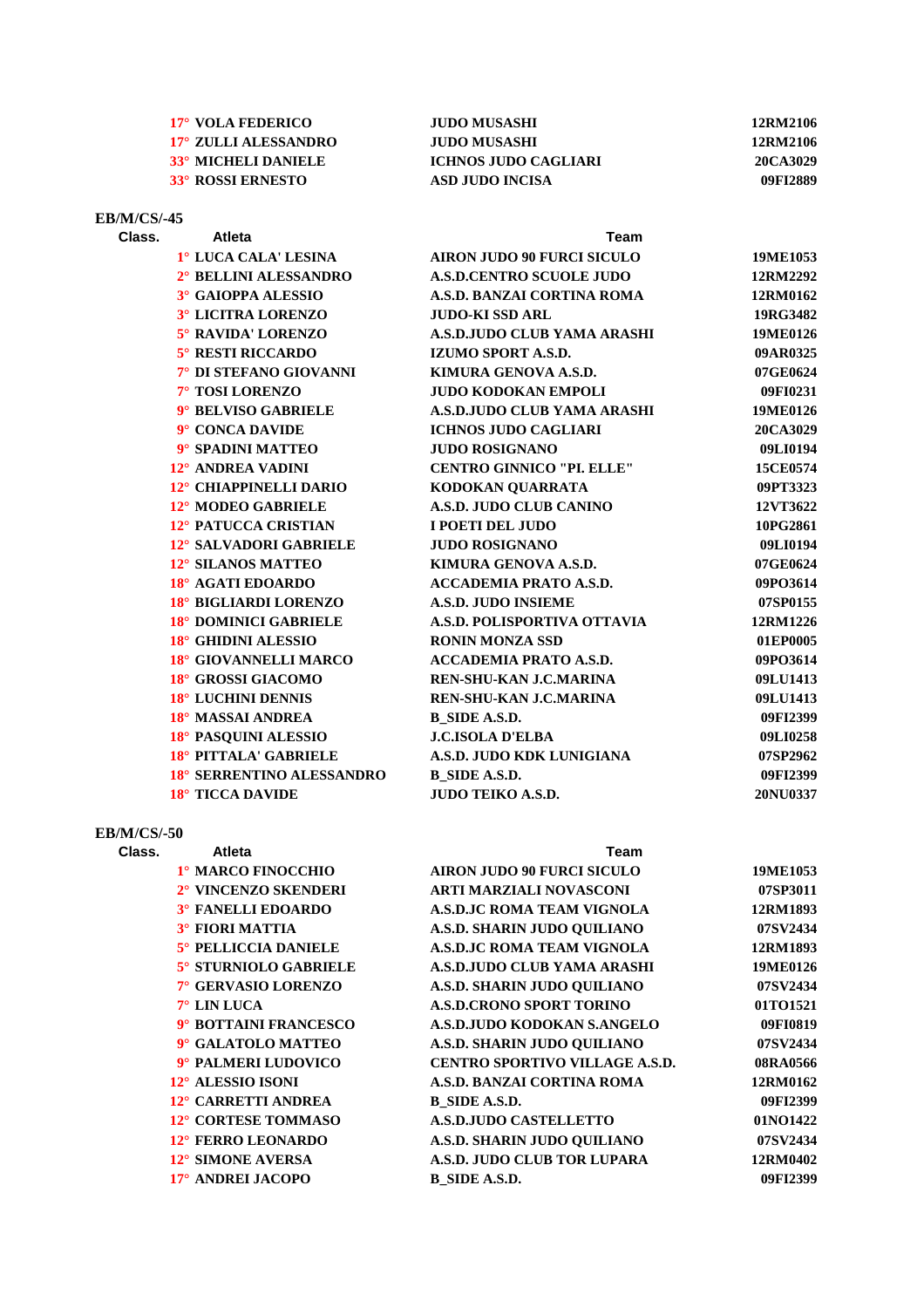| 17° CAPURRO PIETRO           | <b>PRO RECCO JUDO JUJITSU</b>  | 07GE0173 |
|------------------------------|--------------------------------|----------|
| 17° CHIGURNI ALESSIO         | <b>JUDO CLUB SANSEPOLCRO</b>   | 09AR1402 |
| 17° FRANCO NICOLAS           | ASD IPCF JUDO KDK AKIYAMA PO09 | 09PO0067 |
| 17° LICENZIATO MONTI ALFONSO | <b>ASD JUDO FRASCATI</b>       | 12RM0360 |
| 17° NANNICINI FILIPPO        | <b>IZUMO SPORT A.S.D.</b>      | 09AR0325 |
| 17° OBREJA EDWARD THEODOR    | IZUMO SPORT A.S.D.             | 09AR0325 |
| 17° PANI ALESSIO             | KIMURA GENOVA A.S.D.           | 07GE0624 |
| 17° PELUSO PELUSO            | ARTI MARZIALI NOVASCONI        | 07SP3011 |
| 17° POMPEI ANDREA            | <b>JUDO GIOVINAZZO</b>         | 12RM3376 |
| 17° SICCARDI ALBERTO         | YOSHIN RYU                     | 07IM2395 |
| 17° TONELLI GABRIELE         | KIMURA GENOVA A.S.D.           | 07GE0624 |
|                              |                                |          |

#### **EB/M/CS/-55**

**Class. Atleta Team 1° CENTRACCHIO LUIGI A.S.D. CST ISERNIA 14IS0630 2° VENTURI MATTEO KIMURA GENOVA A.S.D. 07GE0624 3° ARIS MANZI AIRON JUDO 90 FURCI SICULO 19ME1053 3° PONZO GABRIELE A.S.D.CENTRO SCUOLE JUDO 12RM2292 5° ALEX NAGHI S.S.D. FAZI CLUB PESARO 11PU0666 5° VITALE MATTEO JUDO ROSIGNANO 09LI0194 7° BIONDI TOMMASO JUDO ROSIGNANO 09LI0194 7° ZANGHI FRANCESCO JUDO GIOVINAZZO 12RM3376 9° EMILIO BONGIORNO AIRON JUDO 90 FURCI SICULO 19ME1053 9° FODERARO RICCARDO A.S.D.CENTRO SCUOLE JUDO 12RM2292 11° CRISTIAN MICELI A.S.D. BANZAI CORTINA ROMA 12RM0162 11° ESPOSITO DAVIDE YOSHIN RYU 07IM2395 11° GENNARO GUARINO CENTRO GINNICO "PI. ELLE" 15CE0574 11° GORGONI SIMONE KIMURA GENOVA A.S.D. 07GE0624 11° PASECINIC ANDREI JUDO GIOVINAZZO 12RM3376 11° VELLI EDOARDO YOSHIN RYU 07IM2395 17° BIANCHI ALESSIO JUDO CARRARA 09MS3331 17° BIANCHINI GREGORIO A.S.D. JUDO KDK LUNIGIANA 07SP2962 17° BINDI LORENZO ASD JC DLF PONTASSIEVE 09FI0703 17° BINI COSIMO KODOKAN QUARRATA 09PT3323 17° BONCORE FABIO A.S.D. JIGORO KANO TORINO 01TO1222 17° CELESTINI ALESSIO ASD JC DLF PONTASSIEVE 09FI0703 17° GIULIODORI NICOLA JUDO CLUB SAKURA OSIMO A.S.D. 11AN0063 17° MANNESCHI BETT ALESSANDRO ASD JUDO INCISA 09FI2889 17° MATTEO MORETTI A.S.D. JUDO CLUB TOR LUPARA 12RM0402 17° NICCOLO' D'ERME JUDO MUSASHI 12RM2106 17° PAOLETTI FABIO A.S.D.JUDO KODOKAN S.ANGELO 09FI0819 17° TABARACCI MARCO JUDO CARRARA 09MS3331**

#### **EB/M/CS/-60**

| Class. | Atleta                            | Team                              |          |
|--------|-----------------------------------|-----------------------------------|----------|
|        | <sup>1</sup> ° GIOVANNI FEBI FEDI | <b>AIRON JUDO 90 FURCI SICULO</b> | 19ME1053 |
|        | 2° TOSCANO GIANLUCA               | A.S.D. SHARIN JUDO OUILIANO       | 07SV2434 |
|        | <b>3° DATTERI GABRIEKLE</b>       | <b>ARTI MARZIALI NOVASCONI</b>    | 07SP3011 |
|        | <b>3° SORESI FILIPPO</b>          | A.S.D. JUDO O.K. AREZZO           | 09AR0288 |
|        | 5° ANTONINI DAVIDE                | <b>KEJGIN CLUB</b>                | 12RM0176 |
|        | 5° FUSELLA DAVIDE                 | JUDO CLUB SAKURA OSIMO A.S.D.     | 11AN0063 |
|        | 7° BRINZO MATTEO                  | <b>PRO RECCO JUDO JUJITSU</b>     | 07GE0173 |
|        | 7° MARZOCCHI LORENZO              | <b>ASD JUDO BODY LIFE</b>         | 09GR3125 |
|        | 9° CRUDELE EDOARDO                | <b>ASD JUDO FRASCATI</b>          | 12RM0360 |
|        | 9° DE BERTI DAVIDE                | <b>RONIN MONZA SSD</b>            | 01EP0005 |
|        | 9° FALASCA NICOLO`                | <b>JUDO MUSASHI</b>               | 12RM2106 |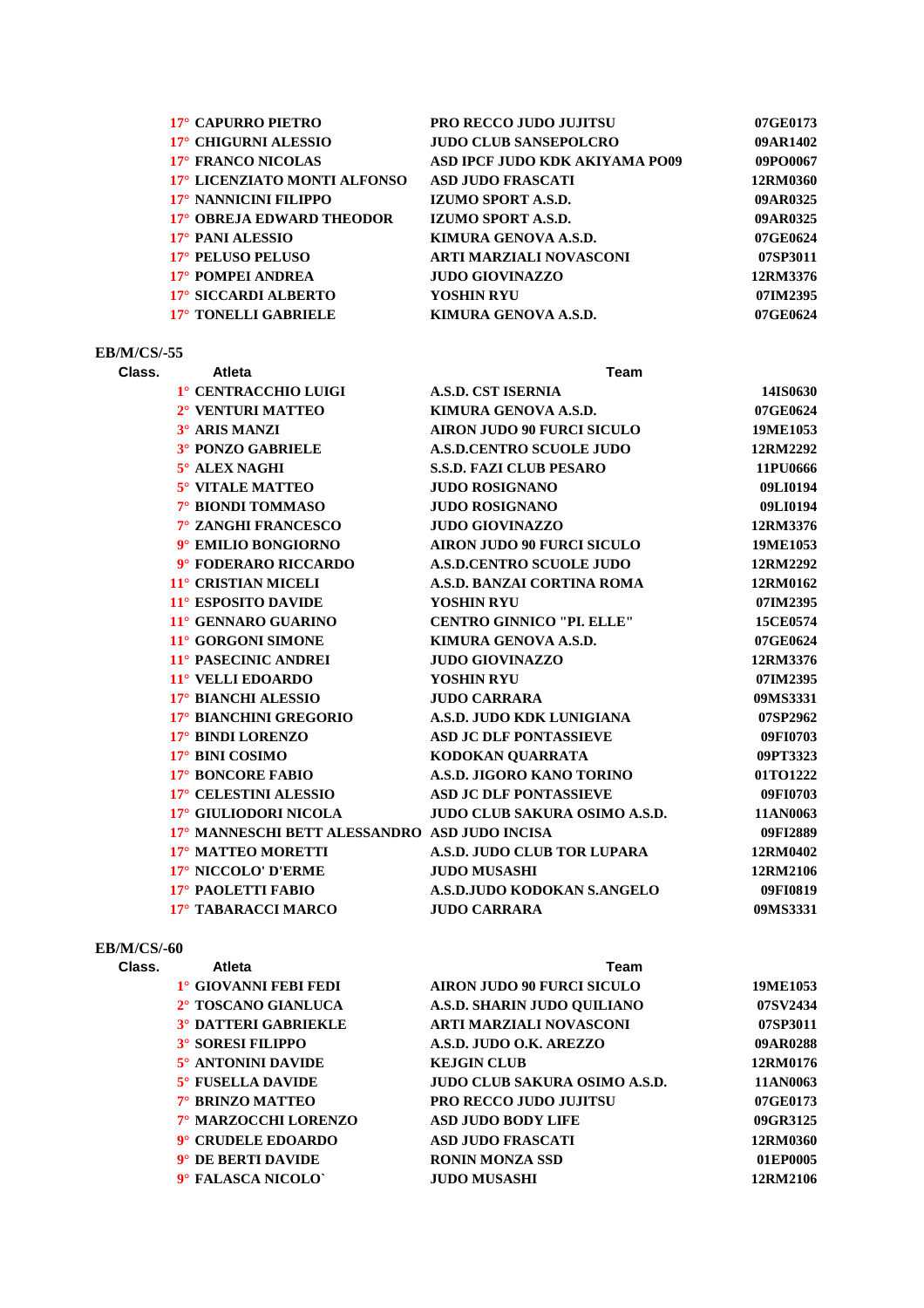| 9° FARINA VINCENZO     | IZUMO SPORT A.S.D.                    | 09AR0325 |
|------------------------|---------------------------------------|----------|
| 9° GRIMZIN BALDAN ALEX | <b>A.S.D.CENTROJUDO GIN TIFERNATE</b> | 10PG0448 |
| 9° POPA KEVIN          | KODOKAN OUARRATA                      | 09PT3323 |
| 9° UWADIEGWU BENEDICT  | A.S.D. JUDO APRILIA                   | 12LT3529 |
|                        |                                       |          |

# **Class. Atleta Team 1° CANNA LUIGI JUDO TEIKO A.S.D. 20NU0337 2° CREVANI MANUEL A.S.D. SHARIN JUDO QUILIANO 07SV2434 3° PENSA SIMONE A.S.D. JUDO INSIEME 07SP0155 3° TRANCHINA CRISTIAN A.S.D. JUDO INSIEME 07SP0155 5° MARIOTTI LORENZO J.C.BUDOKWAI A.S.D. 09FI0191 5° SCANO ANSELMO ICHNOS JUDO CAGLIARI 20CA3029**

#### **EB/M/CS/-73**

**EB/M/CS/-66**

| Class. | <b>Atleta</b>               | Team                                  |          |
|--------|-----------------------------|---------------------------------------|----------|
|        | 1° SMANS THOMAS             | <b>J.C.BUDOKWAI A.S.D.</b>            | 09FI0191 |
|        | 2° RICCARDO GIACONI         | A.S.D. JUDO KODOKAN RIPI              | 12FR0164 |
|        | <b>3° IUFFRIDA MATTIA</b>   | <b>CENTRO SPORTIVO VILLAGE A.S.D.</b> | 08RA0566 |
|        | <b>3° SIMONE MINGARELLI</b> | A.S.D. JUDO KODOKAN RIPI              | 12FR0164 |
|        | <b>5° BIGICCHI MICHAEL</b>  | <b>REN-SHU-KAN J.C.MARINA</b>         | 09LU1413 |
|        | 5° PELACANI LORENZO         | <b>A.S.D.CENTRO SCUOLE JUDO</b>       | 12RM2292 |

### **EB/M/CS/+81**

| 09FI2889 |
|----------|
| 09AR1402 |
| 09LU1413 |
|          |

**CA/M/CC/-50**

| Class. | <b>Atleta</b>        | Team                             |                 |
|--------|----------------------|----------------------------------|-----------------|
|        | 1° VIVARELLI EDOARDO | ICHNOS JUDO CAGLIARI             | 20CA3029        |
|        | 2° FRANCESCO VACCA   | <b>CENTRO GINNICO "PL. ELLE"</b> | <b>15CE0574</b> |
|        | 3° INTERLANDO PAOLO  | <b>KEIGIN CLUB</b>               | 12RM0176        |
|        | 4° TROPEA GIOVANNI   | A.S.D. JO SHO KAN ROMA           | 12RM0064        |
|        |                      |                                  |                 |

#### **CA/M/CC/-55**

| Class. | Atleta                          | Team                         |          |
|--------|---------------------------------|------------------------------|----------|
|        | <sup>1</sup> ° COSSU MICHELE    | ICHNOS JUDO CAGLIARI         | 20CA3029 |
|        | 2 <sup>°</sup> IANNONI RICCARDO | <b>ICHNOS JUDO CAGLIARI</b>  | 20CA3029 |
|        | 3° PUGLIESE VINCENZO            | I POETI DEL JUDO             | 10PG2861 |
|        | 4° PIANEZZOLI DIEGO             | <b>ACCADEMIA DELLO SPORT</b> | 09LI0289 |

#### **CA/M/CC/-60**

| Class. | Atleta                  | Team                         |          |
|--------|-------------------------|------------------------------|----------|
|        | 1° BIANCO ANDREA        | <b>ACCADEMIA TORINO</b>      | 01TO3258 |
|        | 2° SCALDARELLA GIUSEPPE | <b>ATHLON GROSSETO SSD</b>   | 09GR3615 |
|        | <b>3º MUCCI ANDREA</b>  | <b>JUDO CLUB FORNACI ASD</b> | 09LU0100 |
|        | 4° NIERI MATTEO         | A.S.D.KYU SHIN RYU PRATO     | 09PO1285 |
|        |                         |                              |          |

# **CA/M/CC/-66**

| <b>Atleta</b>                | Team                                |          |
|------------------------------|-------------------------------------|----------|
| 1° ESPOSITO VALERIO          | <b>JUDOKAN</b>                      | 12RM3409 |
| 2° GIUSEPPONI ALESSANSDRO    | JUDO GIOVINAZZO                     | 12RM3376 |
| <b>3° BEVILACOUA ALBERTO</b> | <b>JUDO AGONISTIC TEAM 1987 ASD</b> | 12RM3096 |
| 3° MISOAGA RAUL              | JUDO GIOVINAZZO                     | 12RM3376 |
|                              |                                     |          |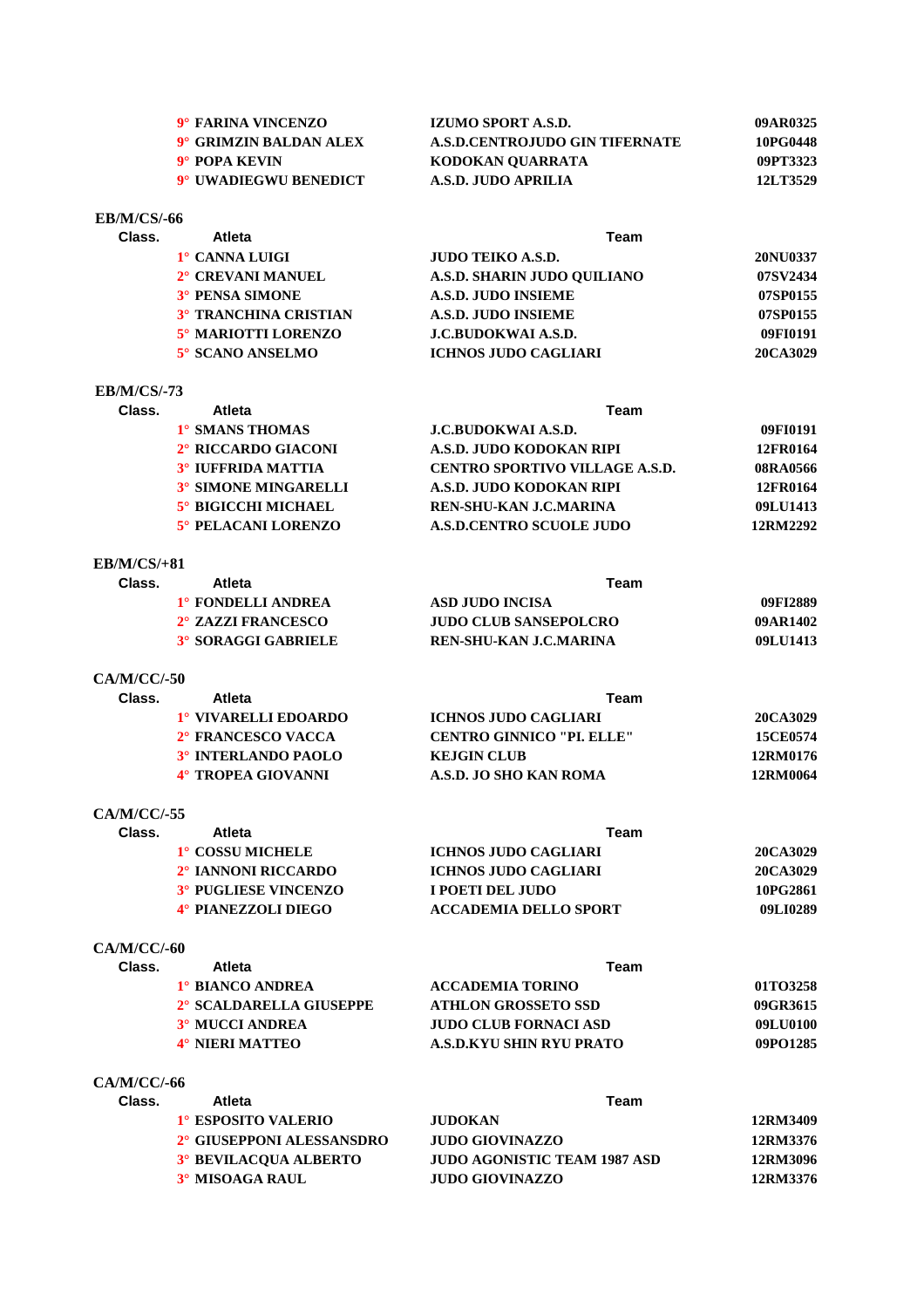| 5° ANGHIARI ANDREA       | B SIDE A.S.D.                  | 09FI2399 |
|--------------------------|--------------------------------|----------|
| 5° DI FRANCESCO MARCELLO | O.K. CLUB IMPERIA              | 07IM1526 |
| 7° BARTOLOZZI NICCOLO    | A.S.D.JUDO KODOKAN MONTECATINI | 09PT3507 |
| 7° FAGGIOLI COSIMO       | <b>JUDO KODOKAN EMPOLI</b>     | 09FI0231 |
| 9° LEMMETTI SERGIO       | JUDO CARRARA                   | 09MS3331 |
| 9° NOCERINI FEDERICO     | YOSHIN RYU                     | 07IM2395 |

#### **CA/M/CC/-73**

| Class. | Atleta<br>Team          |                                       |          |
|--------|-------------------------|---------------------------------------|----------|
|        | 1° MARTIRE MATTEO       | <b>JUDO GIOVINAZZO</b>                | 12RM3376 |
|        | 2° DIOMEDI ANDREA       | A.S.D. JUDO CLUB URBISAGLIA           | 11MC1994 |
|        | <b>3º ALFIERI PAOLO</b> | <b>ACCADEMIA TORINO</b>               | 01TO3258 |
|        | 3° CASTELLI LUCA        | A.S.D. JUDO CLUB URBISAGLIA           | 11MC1994 |
|        | 5° CANALI ALESSANDRO    | <b>JUDO CLUB CITTA' DELLA PIEVE</b>   | 10PG2259 |
|        | 5° VERSACE GIUSEPPE     | A.S.D. JO SHO KAN ROMA                | 12RM0064 |
|        | 7° ATERELLI MATTEO      | <b>JUDO KODOKAN EMPOLI</b>            | 09FI0231 |
|        | 7° FIOCCHI NICCOLO      | <b>G.S VV.FF. LIVORNO</b>             | 09LI1060 |
|        | 9° GIUNTOLI STEFANO     | A.S.D.JUDO KODOKAN MONTECATINI        | 09PT3507 |
|        | 10° FRANCESCO PERSIA    | <b>CENTRO SPORTIVO BUDOKAI A.S.D.</b> | 13AO0362 |
|        | 10° MONTI CLAUDIO       | A.S.D. JUDO CLUB URBISAGLIA           | 11MC1994 |
|        | 10° SAN MARTIN RODOLFO  | A.S.D. SHARIN JUDO OUILIANO           | 07SV2434 |
|        |                         |                                       |          |

#### **CA/M/CC/-81**

| Class. | Atleta                    | Team                                |          |  |
|--------|---------------------------|-------------------------------------|----------|--|
|        | 1° FRANCESCO TORTOLINI    | A.S.D. JUDO CLUB CANINO             | 12VT3622 |  |
|        | 2° GALLI ANDREA           | <b>JUDO AGONISTIC TEAM 1987 ASD</b> | 12RM3096 |  |
|        | <b>3° BONECHI LORENZO</b> | A.S.D.KYU SHIN RYU PRATO            | 09PO1285 |  |
|        | <b>3° RUGGERI SIMONE</b>  | A.S.D. JO SHO KAN ROMA              | 12RM0064 |  |
|        | 5° COLELLA RICCARDO       | A.S.D. JO SHO KAN ROMA              | 12RM0064 |  |
|        | 5° PIRODDA JACOPO         | B SIDE A.S.D.                       | 09FI2399 |  |
|        | 7° DOMENICO SICA          | <b>CENTRO GINNICO "PI. ELLE"</b>    | 15CE0574 |  |
|        |                           |                                     |          |  |

### **CA/M/CC/-90**

| Class. | Atleta               | Team                                |                 |
|--------|----------------------|-------------------------------------|-----------------|
|        | 1° ARMANDO PERSIA    | CENTRO SPORTIVO BUDOKAI A.S.D.      | <b>13AO0362</b> |
|        | 2° NOCENTINI MASSIMO | <b>JUDO CLUB SANSEPOLCRO</b>        | 09AR1402        |
|        | 3° GIANMARCO CALELLO | CENTRO SPORTIVO BUDOKAI A.S.D.      | 13AO0362        |
|        | 4° MEDICI MATTIA     | <b>JUDO AGONISTIC TEAM 1987 ASD</b> | 12RM3096        |
|        |                      |                                     |                 |

#### **CA/M/CC/+90**

| Class. | Atleta            |                     |          |
|--------|-------------------|---------------------|----------|
|        | 1° MICHAL BORUCKI | <b>JUDO MUSASHI</b> | 12RM2106 |
|        | 2° REBORA LORENZO | YOSHIN RYU          | 07IM2395 |

# **CA/F/TC/-44**

| Class. | Atleta                     | Team                           |          |
|--------|----------------------------|--------------------------------|----------|
|        | <b>1° BELLANTE MICAELA</b> | A.S.D. JUDO KDK LUNIGIANA      | 07SP2962 |
|        | 2° ILIE' DANIELA           | <b>SPORT CLUB ORBETELLO</b>    | 09GR0717 |
|        | 3° FRANCESCA DI MARCO      | CENTRO SPORTIVO BUDOKAI A.S.D. | 13AO0362 |

### **CA/F/TC/-48**

| Class. | <b>Atleta</b>               | Team                    |          |
|--------|-----------------------------|-------------------------|----------|
|        | 1º PALANCA CHIARA           | <b>ACCADEMIA TORINO</b> | 01TO3258 |
|        | 2 <sup>°</sup> PAPI VALERIA | ASD JUDO BODY LIFE      | 09GR3125 |
|        | 3° ALICE TASCIO             | A.S.D. JUDO CLUB CANINO | 12VT3622 |
|        | 3° LENTINI LISA             | C.S.MARASSI JUDO A.S.D. | 07GE0947 |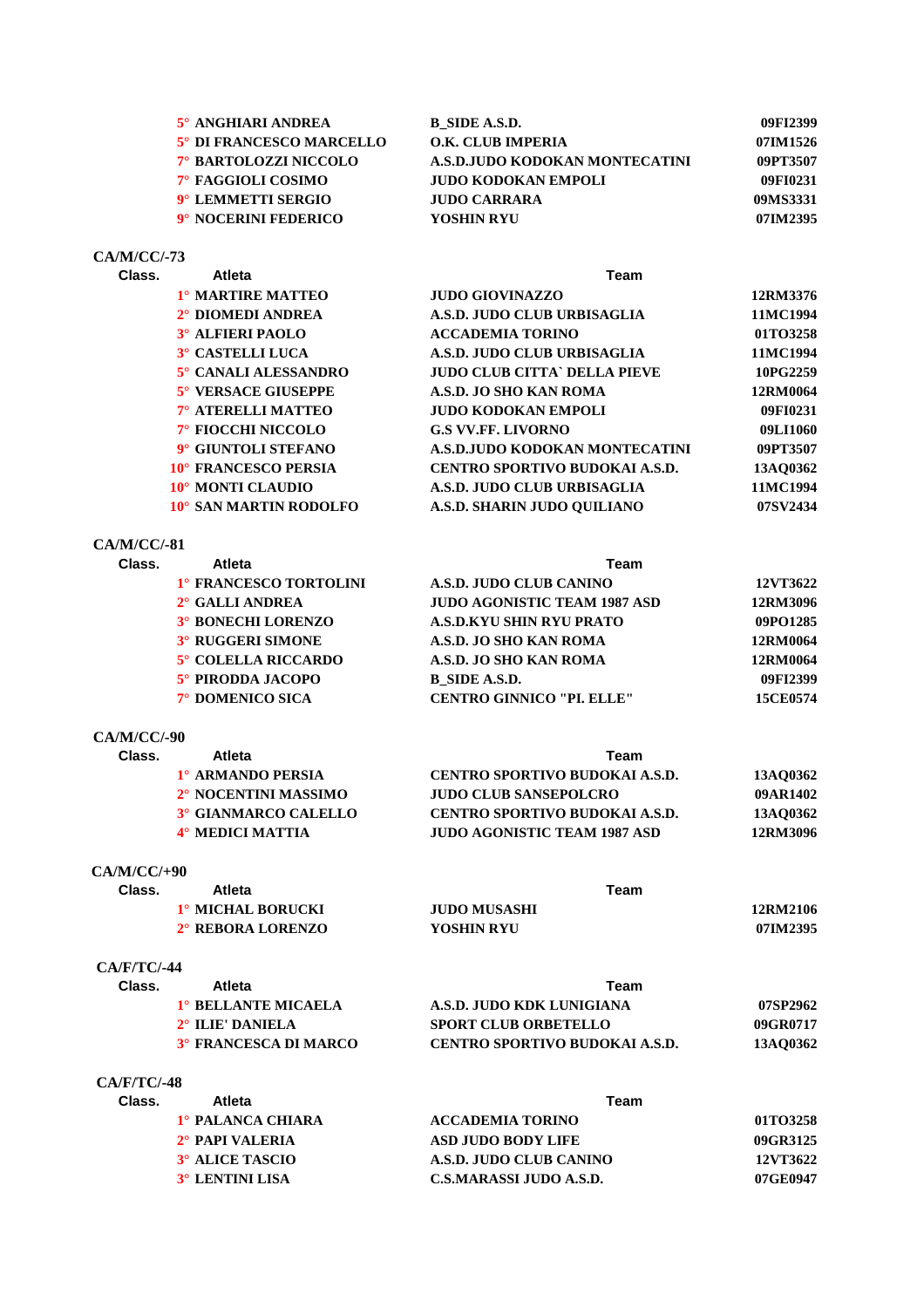| 5° PIERUCCI LUDOVICA     | A.S.D. JUDO CLUB URBISAGLIA | 11MC1994 |
|--------------------------|-----------------------------|----------|
| 5° VINCO MADDALENA       | KIMURA GENOVA A.S.D.        | 07GE0624 |
| <b>7° BALDI VIRGINIA</b> | REN-SHU-KAN J.C.MARINA      | 09LU1413 |

# **CA/F/TC/-52**

| Class. | <b>Atleta</b>            | Team                            |          |
|--------|--------------------------|---------------------------------|----------|
|        | 1º MARTINASSO DILETTA    | <b>ACCADEMIA PRATO A.S.D.</b>   | 09PO3614 |
|        | 2° VIVINO ELISABETTA     | <b>ASD JUDO FRASCATI</b>        | 12RM0360 |
|        | 3° ILARIA GIORDANO       | A.S.D. BANZAI CORTINA ROMA      | 12RM0162 |
|        | <b>3° SMARCHI ILARIA</b> | A.S.D. JO SHO KAN ROMA          | 12RM0064 |
|        | 5° PONGILUPPI ANGELICA   | C.S.MARASSI JUDO A.S.D.         | 07GE0947 |
|        | $5^\circ$ SENESI GIADA   | A.S.D. TATAMI CLUB TOLENTINO    | 11MC2457 |
|        | 7° ELEONORA DI CIANNI    | ARTI MARZIALI NOVASCONI         | 07SP3011 |
|        | 7° VINCIARELLI ARIANNA   | <b>S.S.D.JUDO KWAI AMIATINO</b> | 09SI0525 |
|        | 9° MERLI CAMILLA         | <b>SPORTING CLUB ALBINIA</b>    | 09GR2829 |

# **CA/F/TC/-57**

| Class. | Atleta                           | Team                            |          |  |
|--------|----------------------------------|---------------------------------|----------|--|
|        | 1° PELLITTERI SILVIA             | <b>ACCADEMIA TORINO</b>         | 01TO3258 |  |
|        | 2 <sup>°</sup> LUCREZIA CARLETTI | <b>S.S.D. FAZI CLUB PESARO</b>  | 11PU0666 |  |
|        | <b>3° MARTA TRONCONE</b>         | <b>CENTRO GINNICO "PL ELLE"</b> | 15CE0574 |  |
|        | <b>3° TOGNONI CECILIA</b>        | <b>JUDO CARRARA</b>             | 09MS3331 |  |
|        | 5° LAURA PERITORE                | A.S.D. SHARIN JUDO OUILIANO     | 07SV2434 |  |
|        | 5° VASCIAVEO ALESSIA             | A.S.D. JO SHO KAN ROMA          | 12RM0064 |  |
|        | 7° LAZZOTTI REBECCA              | <b>REN-SHU-KAN J.C.MARINA</b>   | 09LU1413 |  |
|        | 7° URSIDIO GIULIA                | <b>C.S.MARASSI JUDO A.S.D.</b>  | 07GE0947 |  |
|        | 9° SABINA LAMORTE                | <b>A.S.D.JUDO CASTELLETTO</b>   | 01NO1422 |  |
|        | 10° BALDINI GLORIA               | A.S.D. TUSCIA JUDO              | 12VT2711 |  |
|        | 10° BELLUOMINI MATILDE           | ASD IPCF JUDO KDK AKIYAMA PO09  | 09PO0067 |  |
|        | 10° BIONDI EMMA                  | A.S.D. JIGORO KANO FIRENZE      | 09FI2456 |  |
|        | 10° MORISI VERONICA              | <b>A.S.D.CENTRO SCUOLE JUDO</b> | 12RM2292 |  |
|        |                                  |                                 |          |  |

# **CA/F/TC/-63**

| Class. | Atleta                      | Team                                  |          |  |
|--------|-----------------------------|---------------------------------------|----------|--|
|        | 1° NINFO CAMILLA            | <b>JUDO CLUB ROZZANO</b>              | 03MI0392 |  |
|        | 2° TRESPINE ALESSIA         | A.S.D. SHARIN JUDO OUILIANO           | 07SV2434 |  |
|        | <b>3° FIORISI FEDERICA</b>  | <b>C.U.S. PERUGIA</b>                 | 10PG0345 |  |
|        | <b>3º MAZZOTTI CATERINA</b> | <b>A.S.TEAM ROMAGNA JUDO</b>          | 08RA0356 |  |
|        | 5° LOMBARDI SARA            | A.S.D. JUDO O.K. AREZZO               | 09AR0288 |  |
|        | 5° MARIACHIARA ANTONELLI    | A.S.D. BANZAI CORTINA ROMA            | 12RM0162 |  |
|        | 7° ANTONELLI MARTINA        | <b>TIBER FITNESS SSD</b>              | 12VT2964 |  |
|        | 7° GIADA GALANTE            | <b>CENTRO SPORTIVO BUDOKAI A.S.D.</b> | 13AO0362 |  |
|        | 9° CECCARELLI ADELE         | <b>S.S.D. GUAZZARONI ARL</b>          | 10TR3444 |  |
|        | 10° APICELLA SARA           | <b>JUDO CLUB CITTA` DELLA PIEVE</b>   | 10PG2259 |  |

# **CA/F/TC/-70**

| Class. | <b>Atleta</b>               | Team                                 |          |
|--------|-----------------------------|--------------------------------------|----------|
|        | 1° VALARIN GIORGIA          | <b>ACCADEMIA TORINO</b>              | 01TO3258 |
|        | 2° FEDERICA IACOBONI        | CENTRO SPORTIVO BUDOKAI A.S.D.       | 13AO0362 |
|        | <b>3º ANDREOLI ELENA</b>    | <b>POL. PRATI FORNOLA</b>            | 07SP0685 |
|        | 3° CACCAMO ARIANNA          | A.S.D. JUDO CLUB LEONE               | 19PA2735 |
|        | <b>5° BIASOTTI BEATRICE</b> | KIMURA GENOVA A.S.D.                 | 07GE0624 |
|        | 5° GIANFELICI ANNALISA      | <b>JUDO CLUB SAKURA OSIMO A.S.D.</b> | 11AN0063 |
|        | 7° ADANI MATILDE            | <b>C.S.MARASSI JUDO A.S.D.</b>       | 07GE0947 |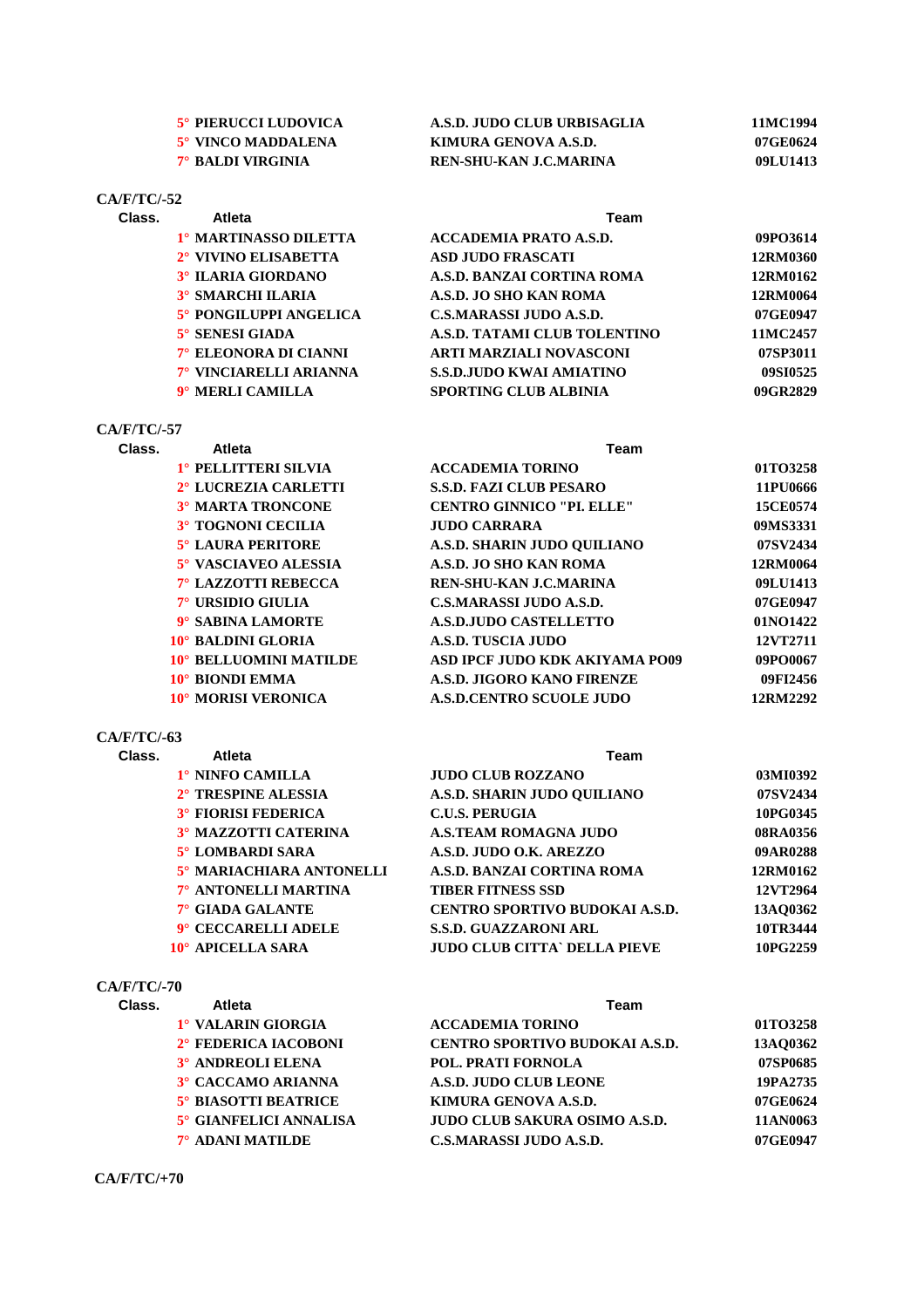| Class.         | Atleta                       | <b>Team</b>                       |          |
|----------------|------------------------------|-----------------------------------|----------|
|                | <b>1° SABRINA PRINZI</b>     | A.S.D. BANZAI CORTINA ROMA        | 12RM0162 |
|                | 2° COCCO MARTINA             | A.S.JUDO DILETT.PIOMBINO          | 09LI0159 |
|                | 3° SERENA DI FEDERICO        | A.S.D. JUDO CLUB TOR LUPARA       | 12RM0402 |
|                | 4° IANNARELLI GAIA           | <b>A.S.D. CST ISERNIA</b>         | 14IS0630 |
| $CA/M/CS/ -46$ |                              |                                   |          |
| Class.         | <b>Atleta</b>                | Team                              |          |
|                | 1° ANDREA TRIOLO             | <b>AIRON JUDO 90 FURCI SICULO</b> | 19ME1053 |
|                | 2° ROVATI YURI               | <b>RONIN MONZA SSD</b>            | 01EP0005 |
|                | <b>3° ROSSI RAFFAELE</b>     | A.S.D. POLISPORTIVA OTTAVIA       | 12RM1226 |
|                | <b>3° STAFFOLANI STEFANO</b> | JUDO CLUB SAKURA OSIMO A.S.D.     | 11AN0063 |
|                | <b>5° BERTOCCO SOTY</b>      | <b>ACCADEMIA TORINO</b>           | 01TO3258 |
|                | 5° ZEDDA MATTEO              | <b>PRO RECCO JUDO JUJITSU</b>     | 07GE0173 |

#### **CA/M/CS/-50**

| Class. | <b>Atleta</b>              | Team                                  |          |
|--------|----------------------------|---------------------------------------|----------|
|        | 1° SIMONE CORRAO           | A.S.D. BANZAI CORTINA ROMA            | 12RM0162 |
|        | 2° CASALINI FILIPPO        | NUOVA PALESTRA ARTI MARZIALI          | 09AR1519 |
|        | 3° CRESCENZI CRISTIANO     | <b>A.S.D.CENTRO SCUOLE JUDO</b>       | 12RM2292 |
|        | <b>3° RICCI ALESSANDRO</b> | <b>CENTRO SPORTIVO VILLAGE A.S.D.</b> | 08RA0566 |
|        | 5° DEGL'INNOVENTI LORENZO  | IZUMO SPORT A.S.D.                    | 09AR0325 |
|        | 5° ROSSI MATTEO            | <b>A.S.D.CRONO SPORT TORINO</b>       | 01TO1521 |
|        | 7° CELSI MATTEO            | ARTI MARZIALI NOVASCONI               | 07SP3011 |
|        | 7° GUGLIELMO ANDREA        | <b>ACCADEMIA TORINO</b>               | 01TO3258 |
|        | 9° MEGALE EUGENIO          | <b>A.S.D.CRONO SPORT TORINO</b>       | 01TO1521 |
|        |                            |                                       |          |

**7° MATTEO DE NARDI ARTI MARZIALI NOVASCONI 07SP3011 7° SOTGIU GABRIELE PRO RECCO JUDO JUJITSU 07GE0173**

#### **CA/M/CS/-55**

| Class.         | Atleta                    | Team                                  |          |
|----------------|---------------------------|---------------------------------------|----------|
|                | 1° ALFANO ANDREA          | <b>ACCADEMIA TORINO</b>               | 01TO3258 |
|                | 2° MASTROMATTEO SIMONE    | <b>ACCADEMIA TORINO</b>               | 01TO3258 |
|                | 3° CORSALE ANTONIO        | <b>JUDO GROSSETO A.S.D.</b>           | 09GR0702 |
|                | <b>3° PROIETTI MATTIA</b> | <b>JUDO CLUB SAKURA OSIMO A.S.D.</b>  | 11AN0063 |
|                | 5° ALESSANDRO CATANI      | A.S.D. JUDO CLUB CANINO               | 12VT3622 |
|                | 5° DI MARTINO FILIPPO     | A.S.D. JIGORO KANO FIRENZE            | 09FI2456 |
|                | 7° CERONI NICOLO'         | <b>CENTRO SPORTIVO VILLAGE A.S.D.</b> | 08RA0566 |
|                | 7° VARNI NICOLO'          | A.S.D. JUDO KDK LUNIGIANA             | 07SP2962 |
|                | 9° FOLINO LEONARDO        | JUDO KODOKAN EMPOLI                   | 09FI0231 |
|                | 10° DE SIMONE MICHELE     | <b>JUDO GIOVINAZZO</b>                | 12RM3376 |
|                | 10° DI TULLIO LUCA        | JUDO AGONISTIC TEAM 1987 ASD          | 12RM3096 |
|                | 10° DOMENICO RAVIDA'      | <b>AIRON JUDO 90 FURCI SICULO</b>     | 19ME1053 |
|                | 10° GIUNTI ALBERTO        | <b>A.S.D.KYU SHIN RYU PRATO</b>       | 09PO1285 |
|                | 10° MANENTI TOMMASO       | <b>JUDO KODOKAN EMPOLI</b>            | 09FI0231 |
|                | 10° STRENTA NICOLA        | <b>JUDO CARRARA</b>                   | 09MS3331 |
|                | 10° ZAPPONI ALESSIO       | <b>JUDO CARRARA</b>                   | 09MS3331 |
|                | 17° GALLENI NICCOLO'      | REN-SHU-KAN J.C.MARINA                | 09LU1413 |
|                |                           |                                       |          |
| $CA/M/CS/ -60$ |                           |                                       |          |
|                |                           |                                       |          |

| 19ME1053        |
|-----------------|
| <b>19ME2283</b> |
| 12RM0162        |
| 09AR0288        |
| 09LI1060        |
|                 |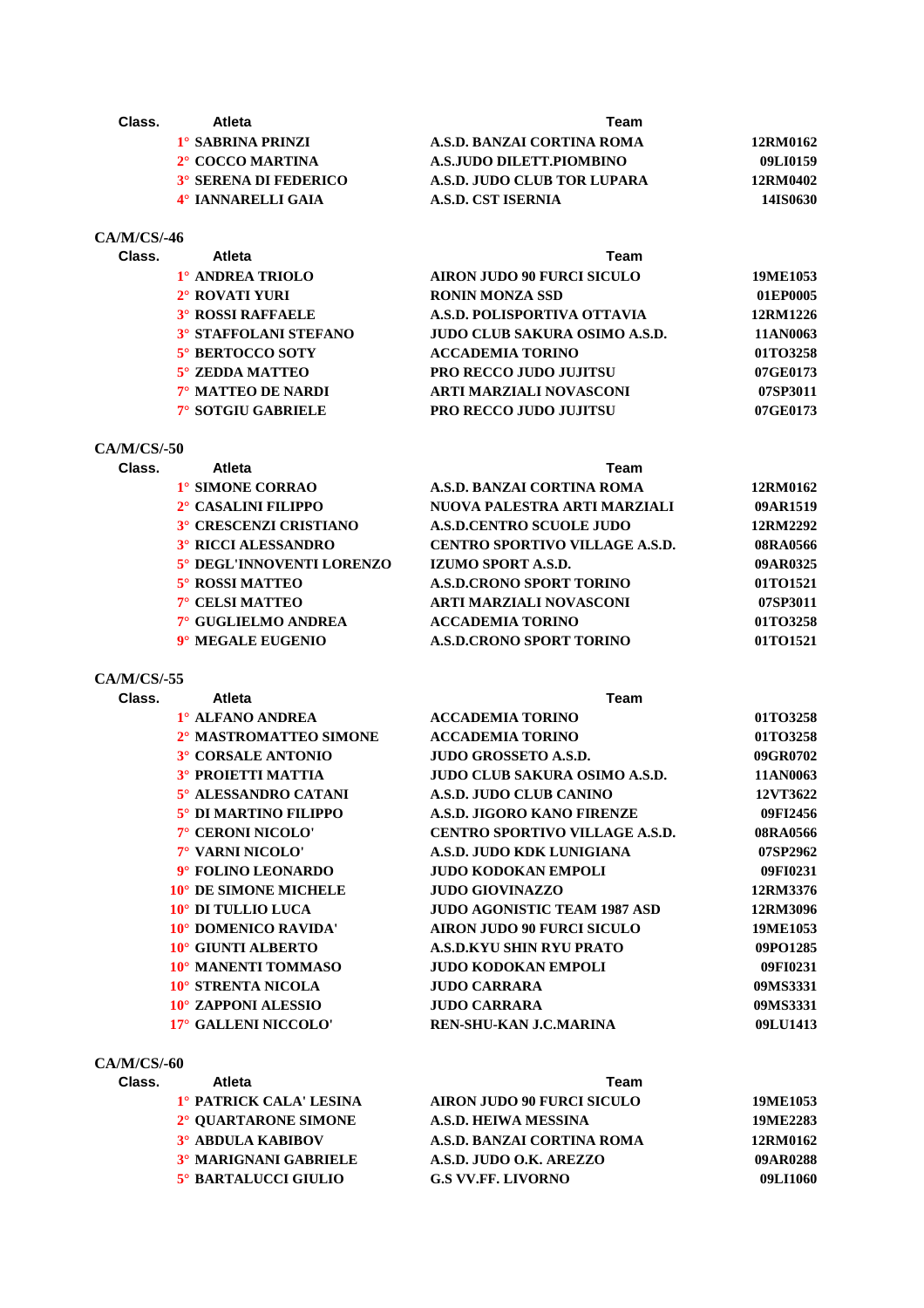| <b>ACCADEMIA TORINO</b>          | 01TO3258 |
|----------------------------------|----------|
| <b>JUDO GROSSETO A.S.D.</b>      | 09GR0702 |
| A.S.D. JUDO O.K. AREZZO          | 09AR0288 |
| <b>JUDO KODOKAN EMPOLI</b>       | 09FI0231 |
| <b>KEJGIN CLUB</b>               | 12RM0176 |
| <b>JUDO GIOVINAZZO</b>           | 12RM3376 |
| <b>A.S.D. JUDO CLUB BIENTINA</b> | 09PI1811 |
| CENTRO SPORTIVO VILLAGE A.S.D.   | 08RA0566 |
| ASD IPCF JUDO KDK AKIYAMA PO09   | 09PO0067 |
| A.S.D.JUDO KODOKAN S.ANGELO      | 09FI0819 |
| A.S.D. JUDO KODOKAN S.ANGELO     | 09FI0819 |
| <b>A.S.D. HEIWA MESSINA</b>      | 19ME2283 |
| REN-SHU-KAN J.C.MARINA           | 09LU1413 |
| <b>ACCADEMIA PRATO A.S.D.</b>    | 09PO3614 |
| <b>A.S.D. EPOMEO ROMA</b>        | 12RM3533 |
|                                  |          |

# **CA/M/CS/-66**

#### **Class. Atleta Team**

| 1° RIJE MATTEO              | <b>ACCADEMIA TORINO</b>               | 01TO3258 |
|-----------------------------|---------------------------------------|----------|
| 2° MARZUCCO ANDREA          | <b>CENTRO SPORTIVO VILLAGE A.S.D.</b> | 08RA0566 |
| <b>3° FRASCA FLAVIO</b>     | A.S.D. POLISPORTIVA OTTAVIA           | 12RM1226 |
| 3° MEMO ELIA                | <b>ACCADEMIA TORINO</b>               | 01TO3258 |
| 5° MARINO LUCA              | A.S.D. SHARIN JUDO QUILIANO           | 07SV2434 |
| 5° SALVUCCI EDOARDO         | A.S.D. JUDO CLUB URBISAGLIA           | 11MC1994 |
| 7° GHITARRARI MARCO         | A.S.D. JUDO CLUB URBISAGLIA           | 11MC1994 |
| 7° TINTI DAVIDE             | <b>A.S.JUDO DILETT.PIOMBINO</b>       | 09LI0159 |
| 9° D'ANGELO PIERO           | <b>RONIN MONZA SSD</b>                | 01EP0005 |
| 9° ZUNINO MATTIA            | A.S.D. SHARIN JUDO QUILIANO           | 07SV2434 |
| 11° AVARO LORENZO           | A.S.D. POLISPORTIVA OTTAVIA           | 12RM1226 |
| 11° BUONCOMPAGNI ALESSANDRO | A.S.D. JUDO O.K. AREZZO               | 09AR0288 |
| 11° CRIVELLI TAIKI          | IZUMO SPORT A.S.D.                    | 09AR0325 |
| 11° FRANCINI MARCO          | <b>REN-SHU-KAN J.C.MARINA</b>         | 09LU1413 |
| 11° JACOPO SCOTTI           | <b>JUDO MUSASHI</b>                   | 12RM2106 |
| 11° LUCA BARUCCA            | <b>S.S.D. FAZI CLUB PESARO</b>        | 11PU0666 |
| 11° PALADINI FRANCESO       | <b>JUDO GROSSETO A.S.D.</b>           | 09GR0702 |
| 18° ALESSIO BONANNO         | A.S.D. JUDO CLUB TOR LUPARA           | 12RM0402 |
| 18° BERTINI NICCOLO'        | <b>ASD JC DLF PONTASSIEVE</b>         | 09FI0703 |
| 18° BORIO ANGELO            | <b>C.U.S. PERUGIA</b>                 | 10PG0345 |
| 18° BUONAVITA BRUK          | A.S.D. JUDO O.K. AREZZO               | 09AR0288 |
| 18° CINGOLANI LEONARDO      | <b>JUDO CLUB SAKURA OSIMO A.S.D.</b>  | 11AN0063 |
| 18° ELIA ROSSI              | <b>A.S.JUDO DILETT.PIOMBINO</b>       | 09LI0159 |
| 18° GIUSEPPE FERROTTO       | <b>AIRON JUDO 90 FURCI SICULO</b>     | 19ME1053 |
| 18° INNOCENTI DARIO         | IZUMO SPORT A.S.D.                    | 09AR0325 |
| 18° LEMBO FLAVIANO          | <b>JUDO AGONISTIC TEAM 1987 ASD</b>   | 12RM3096 |
| 18° MEONI DAVIDE            | A.S.D. JUDO O.K. AREZZO               | 09AR0288 |
| 18° PASQUINI FRANCESCO      | IZUMO SPORT A.S.D.                    | 09AR0325 |
| 18° PERRINI LEONARDO        | <b>ASD NARABI</b>                     | 12RM3548 |
| 18° SCUOTTO SIMONE          | POLISPORTIVA UNIVERSVO SSD            | 09PO0001 |
| 18° SICARI DOMENICO         | YOSHIN RYU                            | 07IM2395 |
| 18° SIMONE MARRAFFA         | <b>S.S.D. FAZI CLUB PESARO</b>        | 11PU0666 |
| 33° BANI SAMUELE            | <b>JUDOLIMPIC PERUGIA</b>             | 10PG0232 |
| 33° SPICUGLIA ANDREA        | <b>ACCADEMIA TORINO</b>               | 01TO3258 |
|                             |                                       |          |

# **CA/M/CS/-73**

| Class. | Atleta            | Геаm                        |          |
|--------|-------------------|-----------------------------|----------|
|        | 1° RUBINO LORENZO | A.S.D. SHARIN JUDO OUILIANO | 07SV2434 |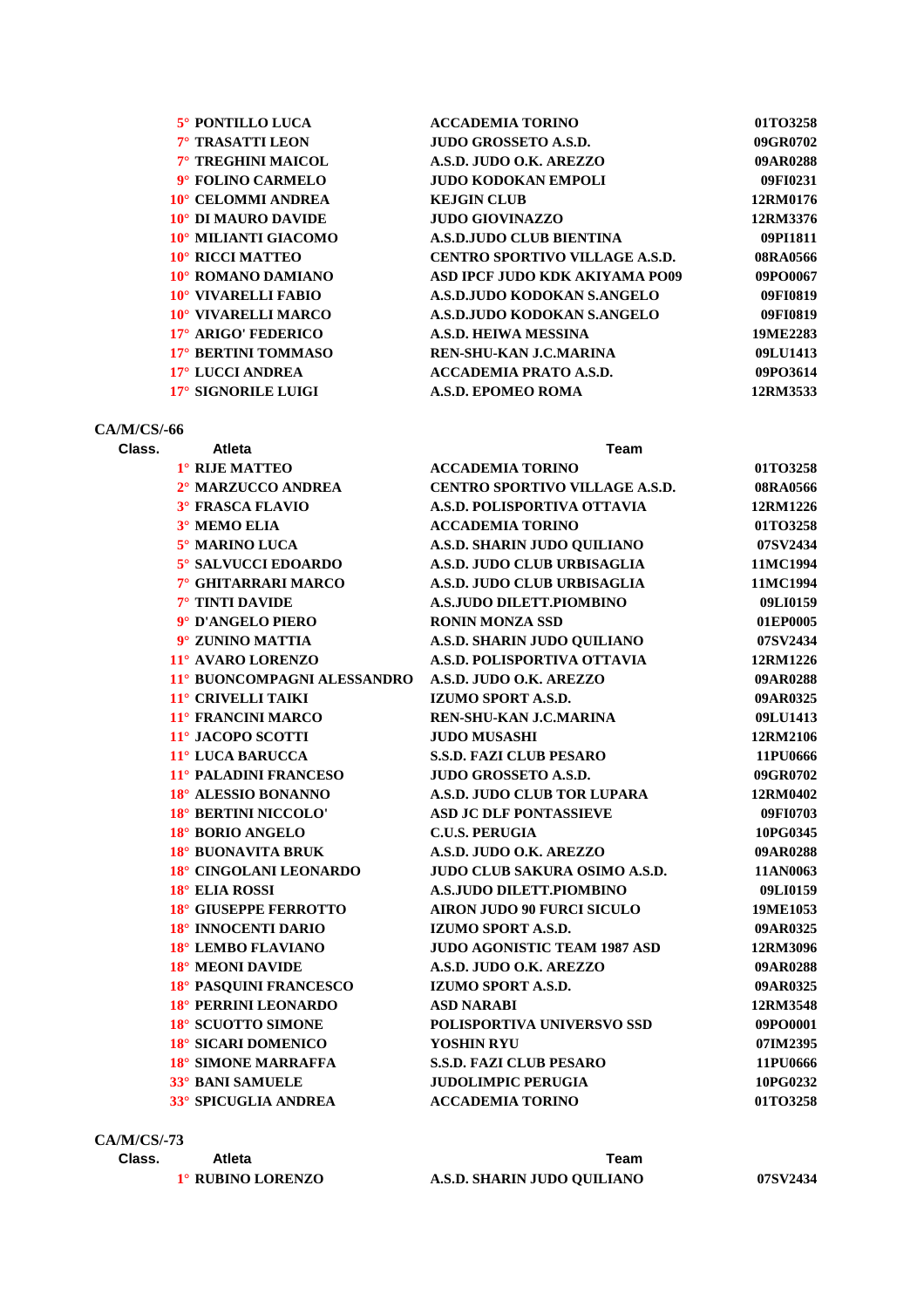| 2° ALESSANDRO PLANTER        | <b>ARTI MARZIALI NOVASCONI</b>        | 07SP3011 |
|------------------------------|---------------------------------------|----------|
| <b>3° BERGAMINI MARCO</b>    | <b>G.S VV.FF. LIVORNO</b>             | 09LI1060 |
| 3° DI RENZO MANNINO STEFANO  | JUDO CLUB SAKURA OSIMO A.S.D.         | 11AN0063 |
| 5° CAPITANINI DAVIDE         | REN-SHU-KAN J.C.MARINA                | 09LU1413 |
| $5^\circ$ CREATA PAUL        | <b>ACCADEMIA TORINO</b>               | 01TO3258 |
| 7° CANTARINI MATTEO          | <b>ASD JUDO FRASCATI</b>              | 12RM0360 |
| 7° STACCONI STEFANO          | A.S.D. POLISPORTIVA OTTAVIA           | 12RM1226 |
| 9° NICOLAI NICOLA            | <b>TIBER FITNESS SSD</b>              | 12VT2964 |
| 9° NIKOLAS RECINE            | A.S.D. JUDO KODOKAN RIPI              | 12FR0164 |
| 9° VOLPI GABRIELE            | <b>ASD JC DLF PONTASSIEVE</b>         | 09FI0703 |
| 12° ANGELETTI LORENZO        | A.S.D. JO SHO KAN ROMA                | 12RM0064 |
| 12° COSENTINO ANDY           | <b>ASD JUDO INCISA</b>                | 09FI2889 |
| 12° DOMENICO FORSINETTI      | <b>CENTRO SPORTIVO BUDOKAI A.S.D.</b> | 13AO0362 |
| 12° LORENZO GENTILE          | <b>JUDO WINNER TEAM AVEZZANO</b>      | 13AO0236 |
| <b>12° MORGESE FRANCESCO</b> | A.S.D. JIGORO KANO TORINO             | 01TO1222 |
|                              |                                       |          |

### **CA/M/CS/-81**

| Class. | <b>Atleta</b>                | Team                          |          |  |
|--------|------------------------------|-------------------------------|----------|--|
|        | 1° GUGLIOTTA CLAUDIO         | A.S.D. HEIWA MESSINA          | 19ME2283 |  |
|        | 2° GIANLUCA COTINI           | A.S.D. BANZAI CORTINA ROMA    | 12RM0162 |  |
|        | <b>3° CHITI FRANCESCO</b>    | <b>ASD JC DLF PONTASSIEVE</b> | 09FI0703 |  |
|        | <b>3° IUDICELLI GIANLUCA</b> | <b>ACCADEMIA TORINO</b>       | 01TO3258 |  |
|        | 5° CAMAIANI DIEGO            | <b>JUDO CLUB SANSEPOLCRO</b>  | 09AR1402 |  |
|        | 5° MONACHINO ALESSANDRO      | A.S.D. JIGORO KANO TORINO     | 01TO1222 |  |

#### **CA/M/CS/-90**

| Atleta                          | Team                            |          |  |
|---------------------------------|---------------------------------|----------|--|
| 1 <sup>°</sup> BELLINI FEDERICO | <b>A.S.D.CENTRO SCUOLE JUDO</b> | 12RM2292 |  |
| 2° LORENZO MINGARELLI           | A.S.D. JUDO KODOKAN RIPI        | 12FR0164 |  |
| 3° SANI SIMONE                  | <b>S.S.D.JUDO KWAI AMIATINO</b> | 09SI0525 |  |
| 4° GRASSO VINCENZO              | <b>POL. PRATI FORNOLA</b>       | 07SP0685 |  |
|                                 |                                 |          |  |

# **JS/M/CC/-66**

| Class. | Atleta                      | Team                        |          |  |
|--------|-----------------------------|-----------------------------|----------|--|
|        | 1° VITTORI ALESSIO          | A.S.D. TUSCIA JUDO          | 12VT2711 |  |
|        | 2° SINOOROT AMIN            | A.S.D. DE BIANCHI JUDO TEAM | 12RM3511 |  |
|        | 3° CALIA FABIO              | <b>JUDO TEIKO A.S.D.</b>    | 20NU0337 |  |
|        | <b>3° PUCCI MICHELE</b>     | <b>JUDO KODOKAN EMPOLI</b>  | 09FI0231 |  |
|        | 5° FACCIUOLO CARLO          | <b>JUDO KODOKAN EMPOLI</b>  | 09FI0231 |  |
|        | <b>5° PASSARI FRANCESCO</b> | A.S.D. JIGORO KANO TORINO   | 01TO1222 |  |

# **JS/M/CC/-73**

| Class. | Atleta                    | Team                        |          |
|--------|---------------------------|-----------------------------|----------|
|        | 1° MATTEO PISANI          | A.S.D. EPOMEO DUE           | 01EP0002 |
|        | 2° GIORDANO FABRIZIO      | ASD KYREI                   | 09FI3706 |
|        | <b>3° CICCOTTI MANUEL</b> | <b>JUDOKAN</b>              | 12RM3409 |
|        | 3° SANTI NICCOLO'         | <b>SPORT CLUB ORBETELLO</b> | 09GR0717 |
|        | $5^\circ$ ZAZZA NICOLO'   | THE CHAMPION SSD SERMONETA  | 12LT3190 |
|        |                           |                             |          |

### **JS/M/CC/-81**

| Class. | <b>Atleta</b>                 | Team                           |          |  |
|--------|-------------------------------|--------------------------------|----------|--|
|        | 1° RAVEZ BERIDZE              | <b>S.S.D. FAZI CLUB PESARO</b> | 11PU0666 |  |
|        | 2° FALLICO COSIMO             | <b>JUDO BAGNO A RIPOLI</b>     | 09FI0700 |  |
|        | <b>3° BANDINI LORENZO</b>     | <b>JUDO BAGNO A RIPOLI</b>     | 09FI0700 |  |
|        | <b>3° INNOCENTI FRANCESCO</b> | <b>ASD JC DLF PONTASSIEVE</b>  | 09FI0703 |  |
|        | 5° CANESSA FRANCESCO          | <b>SPORT CLUB ORBETELLO</b>    | 09GR0717 |  |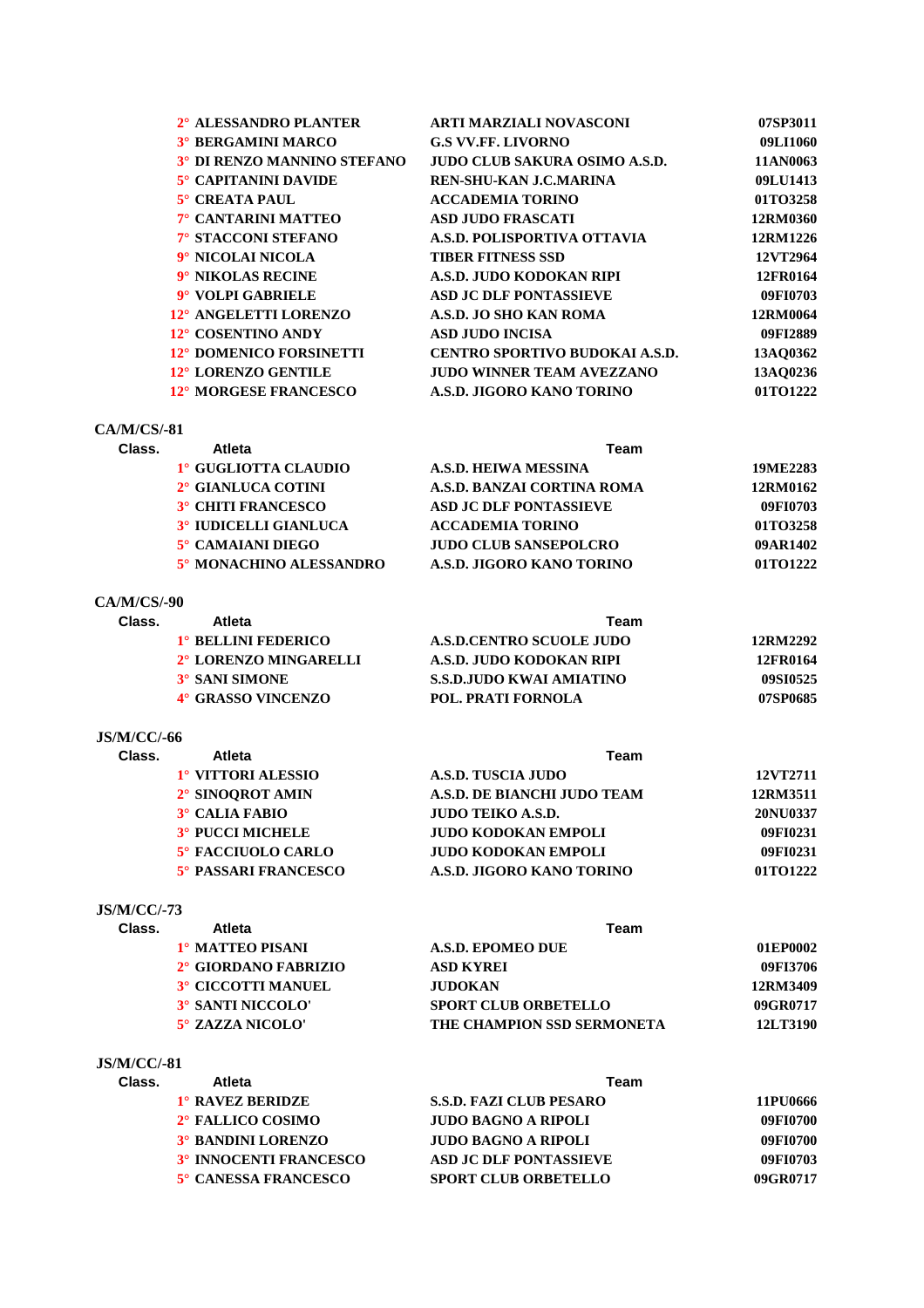### **JS/M/CC/+100**

**JU/M/BM/-60**

**Class. Atleta Team**

| 1° COMETA LORENZO |
|-------------------|
|                   |

# **1° ISPORT CLUB ORBETELLO 09GR0717**

| Class. | Atleta                     | Team                                |          |
|--------|----------------------------|-------------------------------------|----------|
|        | 1° CASARETO NICOLÒ         | KIMURA GENOVA A.S.D.                | 07GE0624 |
|        | 2° BERETTONI ANDREA        | <b>JUDO KODOKAN GUBBIO A.S.D.</b>   | 10PG2274 |
|        | <b>3° GRIMALDI GABRIEL</b> | <b>ACCADEMIA TORINO</b>             | 01TO3258 |
|        | 3° PEDULLA ALESSIO         | KIMURA GENOVA A.S.D.                | 07GE0624 |
|        | $5^\circ$ GUSAI MARCO      | <b>JUDO TEIKO A.S.D.</b>            | 20NU0337 |
|        | 5° MIGLIARINI VITTORIO     | JUDO KODOKAN GUBBIO A.S.D.          | 10PG2274 |
|        | 7° ACERBI GIANLUCA         | <b>JUDO AGONISTIC TEAM 1987 ASD</b> | 12RM3096 |
|        | 7° SUDANO MATTIA           | <b>A.S.D. MIFUNE JUDO</b>           | 19RG2944 |
|        | 9° LUCIANO' ALESSIO        | <b>JUDO CLUB ROZZANO</b>            | 03MI0392 |
|        | 9° VIANI RICCARDO          | O.K. CLUB IMPERIA                   | 07IM1526 |
|        | 11° ALY GIANMARCO          | <b>POL. PRATI FORNOLA</b>           | 07SP0685 |
|        | 11° GIUSTI JACOPO          | <b>JUDO HIDENOBU YANO A.S.D.</b>    | 08MO0948 |

# **JU/M/BM/-66**

| Class. | Atleta                       | <b>Team</b>                           |          |
|--------|------------------------------|---------------------------------------|----------|
|        | 1° NICOLINI LORENZO          | <b>BUDO SEMMON GAKKO</b>              | 07GE0225 |
|        | 2° CANTELLI NICCOLO'         | <b>JUDO GROSSETO A.S.D.</b>           | 09GR0702 |
|        | <b>3° BIANCONI LUCA</b>      | <b>A.S.D.CENTROJUDO GIN TIFERNATE</b> | 10PG0448 |
|        | <b>3º RICCARDO BIOLCHINI</b> | <b>JUDO HIDENOBU YANO A.S.D.</b>      | 08MO0948 |
|        | 5° AVALLONE FRANCESCO        | A.S.D. OLIMPICA JUDO BELLIZZI         | 15SA1414 |
|        | 5° GHITARRARI DANIELE        | A.S.D. JUDO CLUB URBISAGLIA           | 11MC1994 |
|        | 7° SIDOLI PIETRO             | CENTRO SPORTIVO VILLAGE A.S.D.        | 08RA0566 |
|        | 7° TURCI LUCA                | <b>CENTRO SPORTIVO VILLAGE A.S.D.</b> | 08RA0566 |
|        | 9° RESTANTE ALESSANDRO       | B SIDE A.S.D.                         | 09FI2399 |
|        | 9° VITOLO SIMONE             | A.S.D. OLIMPICA JUDO BELLIZZI         | 15SA1414 |
|        | 11° ANTONIO CUSATI           | A.S.D. JUDO CLUB TOR LUPARA           | 12RM0402 |
|        | 11° ATZENI RICCARDO          | <b>A.S.JUDO DILETT.PIOMBINO</b>       | 09LI0159 |
|        | 11° CANIPAROLI LORENZO       | REN-SHU-KAN J.C.MARINA                | 09LU1413 |
|        | 11° FAVARONI LORENZO         | <b>JUDO CLUB DERUTA A.S.D.</b>        | 10PG0121 |
|        | 11° SCACCIANOCE GIORGIO      | <b>JUDO CLUB ROZZANO</b>              | 03MI0392 |
|        | 11° SCALDARELLA MICHELE      | <b>ATHLON GROSSETO SSD</b>            | 09GR3615 |
|        | 17° DIANA GIANLUCA           | <b>ACCADEMIA TORINO</b>               | 01TO3258 |
|        | 17° GROSSO GIULIO            | <b>ACCADEMIA TORINO</b>               | 01TO3258 |
|        | 17° MACRI ALESSIO            | POLISPORTIVA UNIVERSVO SSD            | 09PO0001 |
|        | 17° SCARSELLI FILIPPO        | A.S.D. JIGORO KANO FIRENZE            | 09FI2456 |
|        | 17° SIMONE PETRELLA          | <b>CENTRO SPORTIVO BUDOKAI A.S.D.</b> | 13AQ0362 |
|        | 17° TREVISI FRANCESCO        | <b>J.C. SAKURA FORLI' A.S.D.</b>      | 08FC0174 |
|        |                              |                                       |          |

### **JU/M/BM/-73**

| Class. | <b>Atleta</b>          | Team                                  |          |
|--------|------------------------|---------------------------------------|----------|
|        | 1º MAGISTRONI MATTEO   | <b>JUDO CLUB ROZZANO</b>              | 03MI0392 |
|        | 2° ROVEGNO MATTEO      | <b>BUDO SEMMON GAKKO</b>              | 07GE0225 |
|        | 3° CASSANDRI NICCOLO'  | <b>JUDO GROSSETO A.S.D.</b>           | 09GR0702 |
|        | 3° DI GIORGIO STEFANO  | A.S.D. OLIMPICA JUDO BELLIZZI         | 15SA1414 |
|        | 5° MARIGNANI MARCO     | A.S.D. JUDO O.K. AREZZO               | 09AR0288 |
|        | 5° SIMONE DI BENEDETTO | <b>CENTRO SPORTIVO BUDOKAI A.S.D.</b> | 13AO0362 |
|        | 7° GUSAI FRANCESCO     | <b>JUDO TEIKO A.S.D.</b>              | 20NU0337 |
|        | 7° SEDDONE CRISTIAN    | <b>JUDO TEIKO A.S.D.</b>              | 20NU0337 |
|        | 9° MOROLLI MATTEO      | POL. YUBIKAI                          | 12RM0484 |
|        |                        |                                       |          |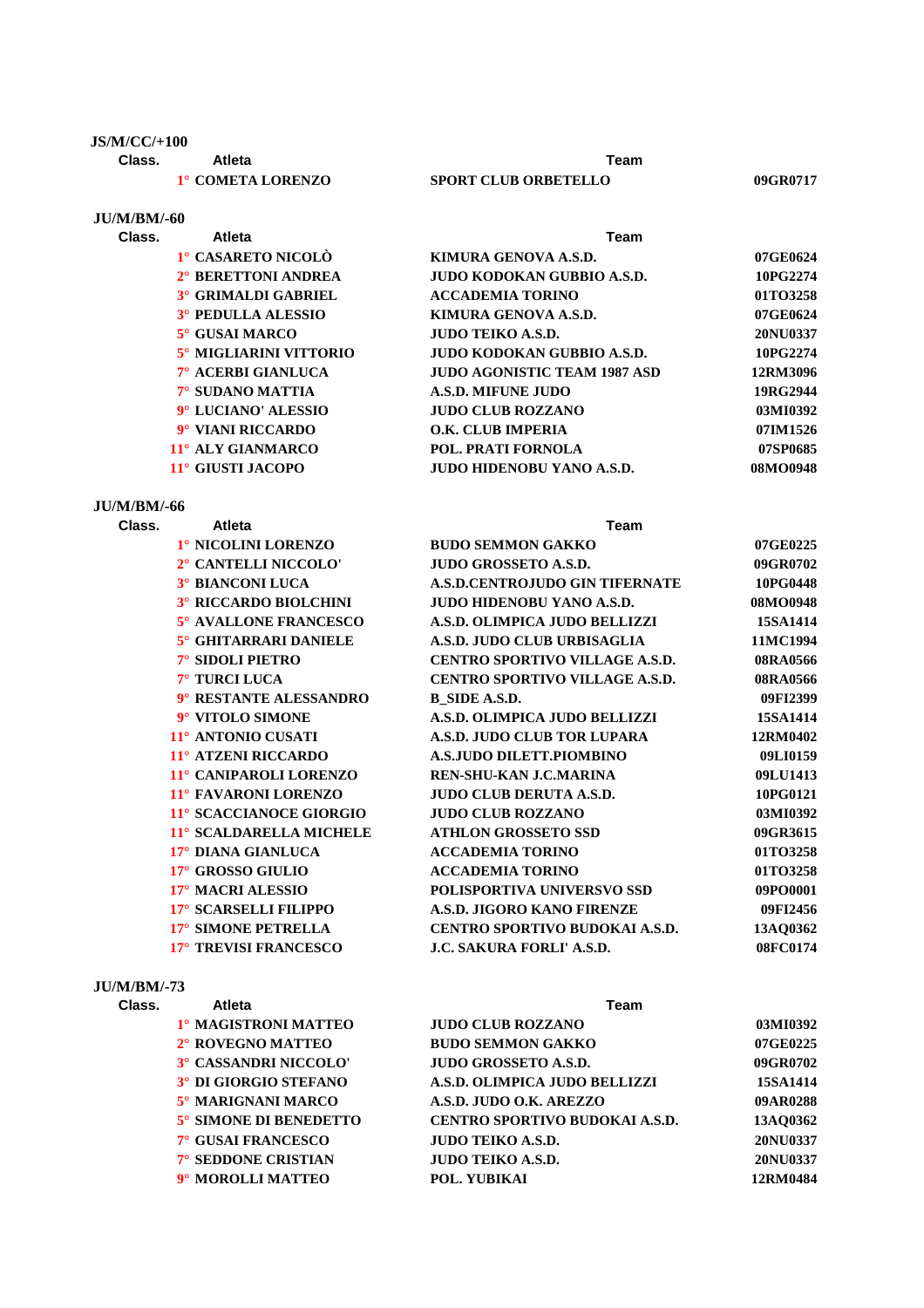| 10° BATTISTA EMANUELE        | <b>A.S.D. JUDO INSIEME</b>        | 07SP0155 |
|------------------------------|-----------------------------------|----------|
| 10° CAVALIERI STEFANO        | <b>ACCADEMIA JUDO CASALECCHIO</b> | 08BO1092 |
| 10° CHERICI LEONARDO         | A.S.D. JIGORO KANO FIRENZE        | 09FI2456 |
| <b>10° FERRERI GIANCARLO</b> | <b>JUDO CLUB ROZZANO</b>          | 03MI0392 |
| 10° FRANCESCO MARAUCCI       | <b>CENTRO GINNICO "PI. ELLE"</b>  | 15CE0574 |
| 10° MIRENGO ALESSANDRO       | A.S.D. SHARIN JUDO OUILIANO       | 07SV2434 |
| <b>10° TOSI FRANCESCO</b>    | <b>JUDO KODOKAN EMPOLI</b>        | 09FI0231 |
| 17° ANDREA ANDREANI          | <b>JUDO CARRARA</b>               | 09MS3331 |
| 17° ANTONELLI LORENZO        | <b>JUDO WINNER TEAM AVEZZANO</b>  | 13AO0236 |
| 17° DI MARIA MICHELE         | <b>CENTRO GINNICO "PI. ELLE"</b>  | 15CE0574 |
| 17° MAZZOTTI ALESSANDRO      | <b>A.S.TEAM ROMAGNA JUDO</b>      | 08RA0356 |
| 17° VOLPI NICOLAS            | A.S.D. JUDO INSIEME               | 07SP0155 |
|                              |                                   |          |

#### **JU/M/BM/-81**

| Class. | <b>Atleta</b>                | Team                             |          |
|--------|------------------------------|----------------------------------|----------|
|        | 1° RISSO DANIELE             | O.K. CLUB IMPERIA                | 07IM1526 |
|        | 2° ISIDORI SEBASTIANO        | A.S.D. JUDO CLUB URBISAGLIA      | 11MC1994 |
|        | <b>3° GAUDENZ ALESSANDRO</b> | <b>J.C.ISOLA D'ELBA</b>          | 09LI0258 |
|        | <b>3° VANNUCCI MATTEO</b>    | A.S.D.JUDO KODOKAN S.ANGELO      | 09FI0819 |
|        | 5° CAMINADA STEFANO          | A.S.D. TUSCIA JUDO               | 12VT2711 |
|        | 5° CARUSO NICOLO`            | <b>JUDO KARATE CLUB AVOLA</b>    | 19SR0533 |
|        | 7° CECCARONI MARCO           | A.S.D. JUDO TUSCOLANO ROMA       | 12RM0124 |
|        | 7° MATTEO CANTELLI           | <b>JUDO HIDENOBU YANO A.S.D.</b> | 08MO0948 |
|        | 9° SALMI OMAR                | <b>JUDO BAGNO A RIPOLI</b>       | 09FI0700 |
|        |                              |                                  |          |

**JU/M/BM/-90 Class. Atleta Team 1° MENCARELLI JACOPO JUDO GROSSETO A.S.D. 09GR0702 2° VEGLIATO CRISTIANO A.S.D.JC ROMA TEAM VIGNOLA 12RM1893**

#### **JU/M/BM/-100**

| Class. | Atleta                       | Team                             |                 |
|--------|------------------------------|----------------------------------|-----------------|
|        | 1° BENELLI JONATA            | REN-SHU-KAN J.C.MARINA           | 09LU1413        |
|        | 2° SIMONE VITALE             | <b>CENTRO GINNICO "PL. ELLE"</b> | <b>15CE0574</b> |
|        | <b>3° GIORDANI CHRISTIAN</b> | A.S.D. JUDO APRILIA              | 12LT3529        |
|        | 4° USAI PAOLO                | JUDO KODOKAN GUBBIO A.S.D.       | 10PG2274        |

#### **JU/M/BM/+100**

| Class. | Atleta            | Team                        |          |
|--------|-------------------|-----------------------------|----------|
|        | 1° LORENZO GIORGI | A.S.D. JUDO CLUB TOR LUPARA | 12RM0402 |

#### **JS/F/BM/-52**

| Class. | Atleta            | Team                             |          |
|--------|-------------------|----------------------------------|----------|
|        | 1° PESCE ELISA    | A.S.D. SHARIN JUDO OUILIANO      | 07SV2434 |
|        | 2° CODELUPI NOEMI | <b>JUDO BAGNO A RIPOLI</b>       | 09FI0700 |
|        | 3° FREGA ALESSIA  | KODOKAN JUDO CECINA              | 09LI0158 |
|        | 4° MAESTRI GAIA   | <b>J.C. SAKURA FORLI' A.S.D.</b> | 08FC0174 |

#### **JS/F/BM/-57**

| Class. | <b>Atleta</b><br>Team       |                                 |          |
|--------|-----------------------------|---------------------------------|----------|
|        | 1° DI PAOLO MARTINA         | KIMURA GENOVA A.S.D.            | 07GE0624 |
|        | 2° VIEL FABRIZIA            | <b>RONIN MONZA SSD</b>          | 01EP0005 |
|        | 3° CIAGLIA ELISA            | <b>S.S.D. GUAZZARONI ARL</b>    | 10TR3444 |
|        | <b>3° ZAMPERINI ALESSIA</b> | <b>S.S.D.JUDO KWAI AMIATINO</b> | 09SI0525 |
|        | 5° AMATI GIULIA             | <b>SPORT CLUB ORBETELLO</b>     | 09GR0717 |
|        | 5° TAURO ANNIE CHALIS       | <b>JUDOLIMPIC PERUGIA</b>       | 10PG0232 |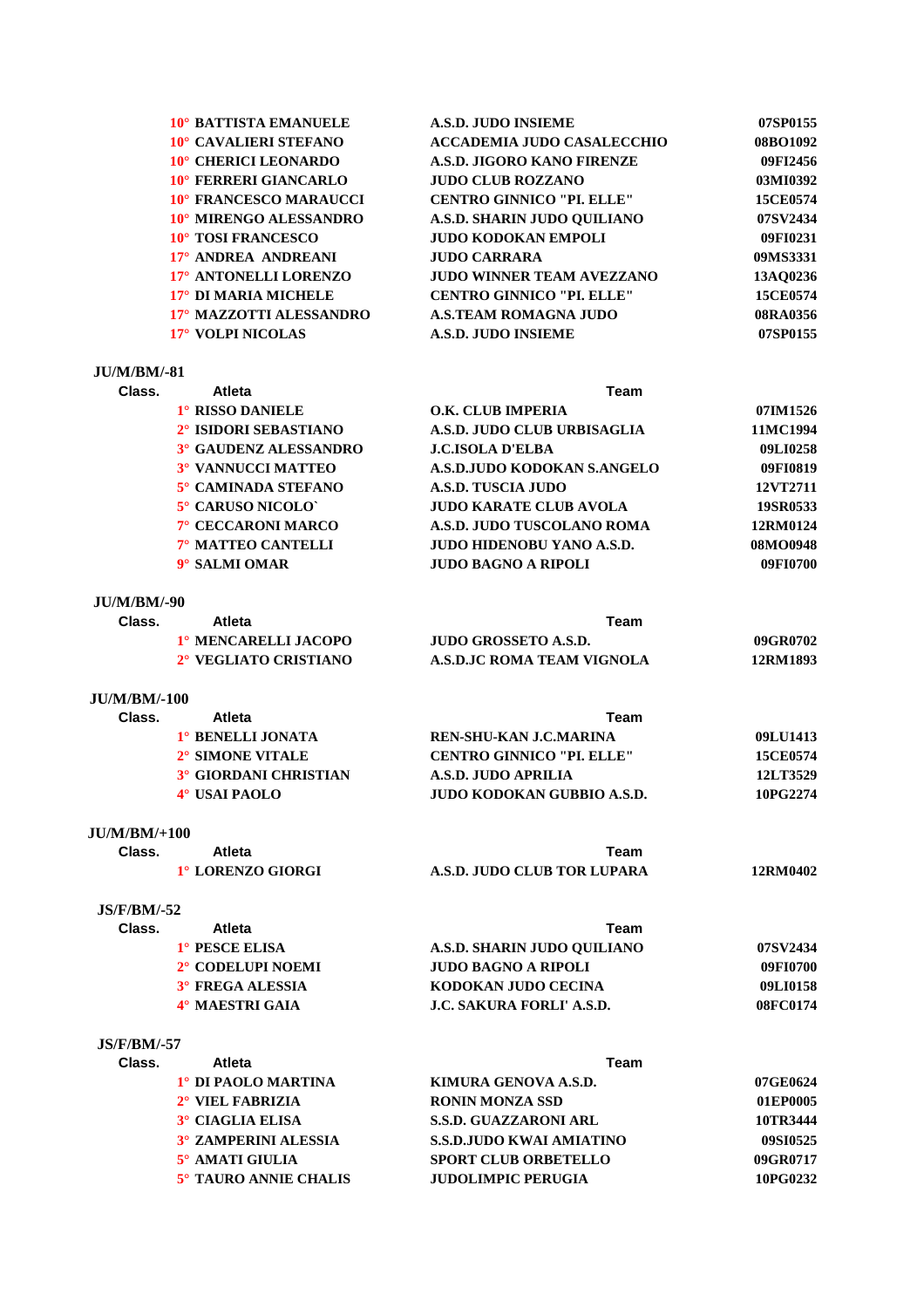**JS/F/BM/-63**

# **Class. Atleta Team 1° MAESTRINI GIULIA I POETI DEL JUDO 10PG2861 2° MARRUCCI LISA KODOKAN JUDO CECINA 09LI0158 3° NARDI SARA ASD IPCF JUDO KDK AKIYAMA PO09** 09PO0067 **4° BONESI ELENA A.S.D. JUDO TUSCOLANO ROMA 12RM0124**

#### **JS/F/BM/-70**

| Class. | <b>Atleta</b><br>Team      |                                      |          |  |
|--------|----------------------------|--------------------------------------|----------|--|
|        | 1° VANIN VALERIA           | <b>ACCADEMIA TORINO</b>              | 01TO3258 |  |
|        | 2° BRACONI ELEONORA        | <b>JUDO CLUB SAKURA OSIMO A.S.D.</b> | 11AN0063 |  |
|        | <b>3° CERRETA ALESSIA</b>  | <b>JUDO CARRARA</b>                  | 09MS3331 |  |
|        | <b>3° ZHENG MELIAN</b>     | B SIDE A.S.D.                        | 09FI2399 |  |
|        | 5° CHIARA GRAZIANI         | A.S.D. BANZAI CORTINA ROMA           | 12RM0162 |  |
|        | <b>5° LUCARELLI CHIARA</b> | A.S.D. JIGORO KANO FIRENZE           | 09FI2456 |  |
|        | 7° MILIANTI VIRGINIA       | <b>A.S.D.JUDO CLUB BIENTINA</b>      | 09PI1811 |  |
|        |                            |                                      |          |  |

#### **JS/F/BM/+78**

| Class. | Atleta                 | Team                                  |          |
|--------|------------------------|---------------------------------------|----------|
|        | 1° FEDERICA PASOUALONE | <b>CENTRO SPORTIVO BUDOKAI A.S.D.</b> | 13AO0362 |

### **SE/M/BM/-66**

| Class. | Atleta                     | Team                          |          |
|--------|----------------------------|-------------------------------|----------|
|        | <sup>1</sup> DE VIVO OSCAR | A.S.D. OLIMPICA JUDO BELLIZZI | 15SA1414 |
|        | 2° DIONISI PIETRO          | JUDO KODOKAN GUBBIO A.S.D.    | 10PG2274 |
|        | 3° CAPOCCIA FILIPPO        | JUDO CLUB CITTA` DELLA PIEVE  | 10PG2259 |
|        | 4° CARLETTI DYLAN          | <b>JUDO CLUB SANSEPOLCRO</b>  | 09AR1402 |
|        |                            |                               |          |

#### **SE/M/BM/-73**

| Class. | <b>Atleta</b><br>Team      |                                   |          |
|--------|----------------------------|-----------------------------------|----------|
|        | 1° DI PROFIO FRANCESCO     | <b>A.S.TEAM ROMAGNA JUDO</b>      | 08RA0356 |
|        | 2° BARCHIELLI MARCO        | <b>B_SIDE A.S.D.</b>              | 09FI2399 |
|        | <b>3° GRASSI RICCARDO</b>  | <b>ACCADEMIA DELLO SPORT</b>      | 09LI0289 |
|        | 3° MIRIELLO ANTONIO        | A.S.D. EPOMEO NAPOLI              | 15NA0579 |
|        | 5° MANZI LUCA              | <b>J.C.ISOLA D'ELBA</b>           | 09LI0258 |
|        | 5° SANTINI SAUL            | POLISPORTIVA UNIVERSVO SSD        | 09PO0001 |
|        | <b>7° CAVALIERI DAVIDE</b> | <b>ACCADEMIA JUDO CASALECCHIO</b> | 08BO1092 |
|        | 7° ROSINI LORENZO          | <b>P.G.F. LIBERTAS JUDO</b>       | 09FI0013 |
|        | 9° MACHERELLI GUIDO        | <b>P.G.F. LIBERTAS JUDO</b>       | 09FI0013 |

#### **SE/M/BM/-81**

| Class. | Atleta                      | Team                          |          |  |
|--------|-----------------------------|-------------------------------|----------|--|
|        | 1° PIERANI LUCA             | <b>BUDO SEMMON GAKKO</b>      | 07GE0225 |  |
|        | 2° FERRANDO SIMONE          | <b>JUDO CLUB LUIGI SICCO</b>  | 07SV1223 |  |
|        | <b>3º MORGILLO EMANUELE</b> | <b>ACCADEMIA PRATO A.S.D.</b> | 09PO3614 |  |
|        | 3° PITTALUGA CLUDIO         | <b>ASD KYREI</b>              | 09FI3706 |  |
|        | 5° GIACOMO LOTTI            | A.S.JUDO DILETT.PIOMBINO      | 09LI0159 |  |
|        | 5° NOVELLI GIACOMO          | A.S.D. JUDO TUSCOLANO ROMA    | 12RM0124 |  |

# **SE/M/BM/-90**

| Class. | Atleta                        | Team                         |                 |  |
|--------|-------------------------------|------------------------------|-----------------|--|
|        | 1° VITRANO MARCO              | A.S.D. JIGORO KANO TORINO    | 01TO1222        |  |
|        | 2 <sup>°</sup> PAPINI LORENZO | <b>TIBER FITNESS SSD</b>     | <b>12VT2964</b> |  |
|        | 3° KOKKINIS APOSTOLOS         | <b>JUDO CLUB FORNACI ASD</b> | 09LU0100        |  |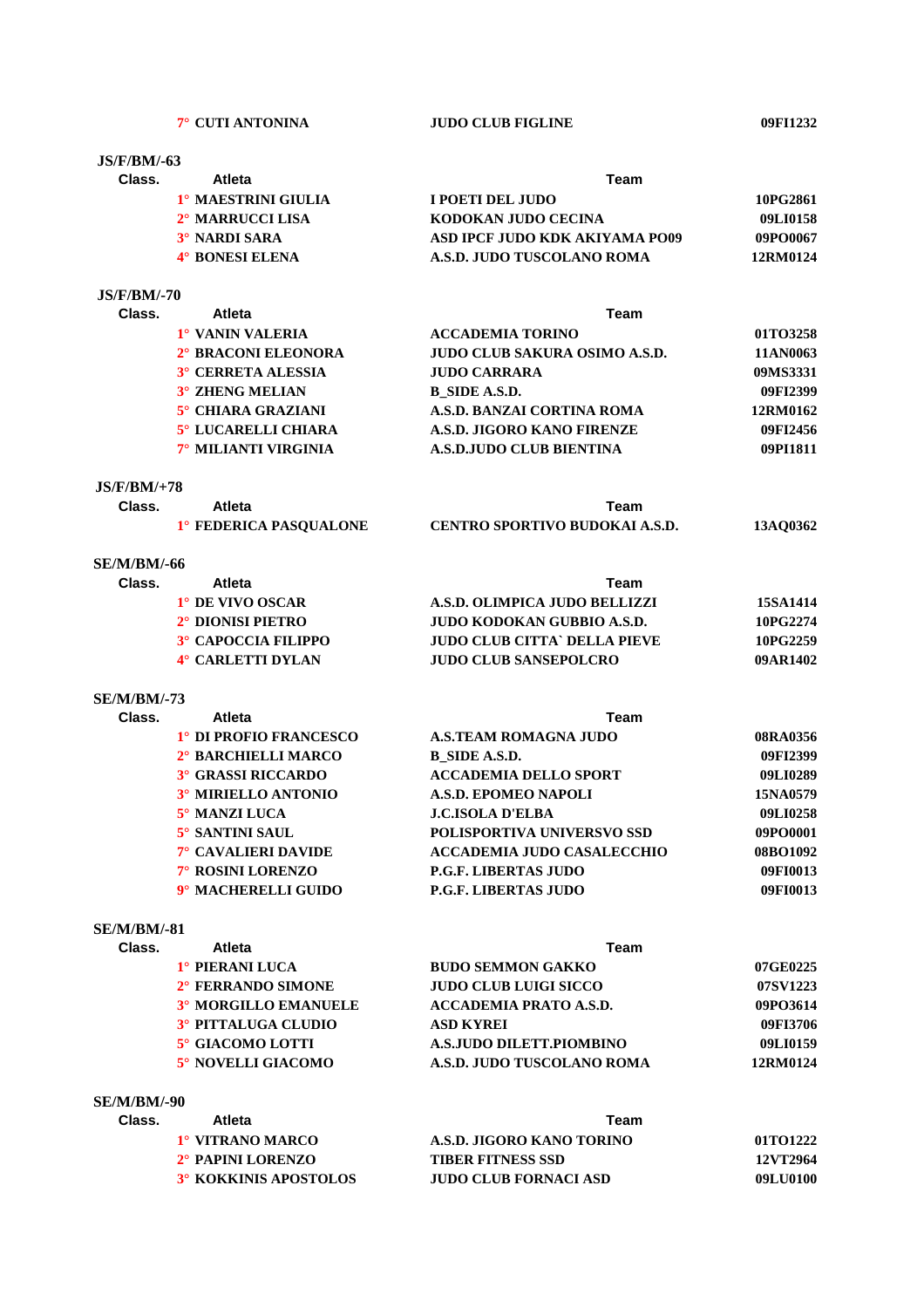| 4° CARUSO EMANUELE                       | A.S.D. DE BIANCHI JUDO TEAM                          | 12RM3511             |
|------------------------------------------|------------------------------------------------------|----------------------|
|                                          |                                                      |                      |
| <b>SE/M/BM/-100</b>                      |                                                      |                      |
| Class.<br>Atleta                         | Team                                                 |                      |
| 1° ARTOSI ANDREA                         | <b>CENTRO STUDI JUDO A.S.D.</b>                      | 08RE1188             |
| 2° SINOQROT SAMIR                        | A.S.D. DE BIANCHI JUDO TEAM                          | 12RM3511             |
| 3° CIOTTI EZIO                           | <b>JUDO CLUB SANSEPOLCRO</b>                         | 09AR1402             |
| $SE/M/BM/+100$                           |                                                      |                      |
| Class.<br>Atleta                         | Team                                                 |                      |
| 1° BERTONCINI EMANUELE                   | <b>JUDO CLUB FORNACI ASD</b>                         | 09LU0100             |
| 2° GIACCHERINI ALESSANDRO                | P.G.F. LIBERTAS JUDO                                 | 09FI0013             |
| <b>JS/M/NE/-60</b>                       |                                                      |                      |
| Class.<br><b>Atleta</b>                  | Team                                                 |                      |
| 1° CAGGIANO LUCA                         | <b>C.S.CARABINIERI ROMA</b>                          | 12RM0084             |
| 2° LACALAPRICE ALESSANDRO                | <b>ACCADEMIA TORINO</b>                              | 01TO3258             |
| 3° GIACOMO SCANDURRA                     | A.S.JUDO DILETT.PIOMBINO                             | 09LI0159             |
| 3° GIACOPINELLI PAOLO                    | <b>A.S.D. JUDO INSIEME</b>                           | 07SP0155             |
| 5° MASSARDO FRANCESCO                    | <b>BUDO SEMMON GAKKO</b>                             | 07GE0225             |
| 5° TONZANI FILIPPO                       | I POETI DEL JUDO                                     | 10PG2861             |
| 7° FEDERICO VASTOLA                      | A.S.D. JUDO CLUB TOR LUPARA                          | 12RM0402             |
| 8° PECE ALESSIO                          | POL. YUBIKAI                                         | 12RM0484             |
| 9° EMANUELE SCALZI                       | <b>CENTRO GINNICO "PI. ELLE"</b>                     | 15CE0574             |
| 9° STEFANO BISEGNA                       | A.S.D. JUDO KODOKAN RIPI                             | 12FR0164             |
| <b>OUT SCANU NICOLA</b>                  | <b>A.S.D. JUDO INSIEME</b>                           | 07SP0155             |
| <b>JS/M/NE/-66</b>                       |                                                      |                      |
| <b>Atleta</b><br>Class.                  | Team                                                 |                      |
| 1° NOVASCONI JACOPO                      | <b>ARTI MARZIALI NOVASCONI</b>                       | 07SP3011             |
| 2° PYZH SERHIY                           | <b>A.S.TEAM ROMAGNA JUDO</b>                         | 08RA0356             |
| <b>3° GRIMALDI FRANCESCO</b>             | <b>ACCADEMIA TORINO</b>                              | 01TO3258             |
| 3° SCANU NICOLA *                        | <b>A.S.D. JUDO INSIEME</b>                           | 07SP0155             |
| 5° ANDRENELLI DANIELE                    | <b>JUDOKAN</b>                                       | 12RM3409             |
| 5° COZZANI NICOLA                        | REN-SHU-KAN J.C.MARINA                               | 09LU1413             |
| 7° MARCHESELLI MARCO                     | POLISPORTIVA UNIVERSVO SSD                           | 09PO0001             |
| <b>JS/M/NE/-73</b>                       |                                                      |                      |
| Class.<br><b>Atleta</b>                  | <b>Team</b>                                          |                      |
| 1° PIRAS MATTEO                          | <b>C.S.CARABINIERI ROMA</b>                          | 12RM0084             |
| 2° GEGA FRANCESKO                        | A.S.D. JUDO KODOKAN S.ANGELO                         | 09FI0819             |
| 3° BOZZO MAXIMILIANO                     | <b>BUDO SEMMON GAKKO</b>                             | 07GE0225             |
| <b>3° MARINI ALESSIO</b>                 | <b>JUDO GIOVINAZZO</b>                               | 12RM3376             |
| 5° ENRICO NUNZIATO                       | <b>JUDO WINNER TEAM AVEZZANO</b>                     | 13AQ0236             |
| 5° MACRI ANDREA                          | POLISPORTIVA UNIVERSVO SSD                           | 09PO0001             |
| 7° MALIRDER LORENZO                      | POLISPORTIVA UNIVERSVO SSD                           | 09PO0001             |
| 7° TAIOCCHI SAMUELE                      | <b>G.S VV.FF. LIVORNO</b>                            | 09LI1060             |
| 9° DE FINIS GABRIELE                     | <b>JUDOKAN</b>                                       | 12RM3409             |
| 9° PALLOTTA SIMONE                       | A.S.D. JUDO KDK LUNIGIANA                            | 07SP2962             |
| 11° ALESSIO SCANDURRA                    | A.S.JUDO DILETT.PIOMBINO                             | 09LI0159             |
| 11° BRESCHI LUCIANO                      | <b>SPORT CLUB ORBETELLO</b>                          | 09GR0717             |
| 11° BUSSI FRANCESCO                      | <b>ACCADEMIA TORINO</b>                              | 01TO3258             |
| 11° FRANCIOSI SIMONE<br>11° LASCA WALTER | POL. YUBIKAI<br><b>JUDO CLUB SAKURA OSIMO A.S.D.</b> | 12RM0484<br>11AN0063 |
| 11° MEZZELANI MICHELANGELO               | <b>JUDO CLUB SAKURA OSIMO A.S.D.</b>                 | 11AN0063             |
| 11° PARRELLA ANDREA                      | A.S.D. DE BIANCHI JUDO TEAM                          | 12RM3511             |
|                                          |                                                      |                      |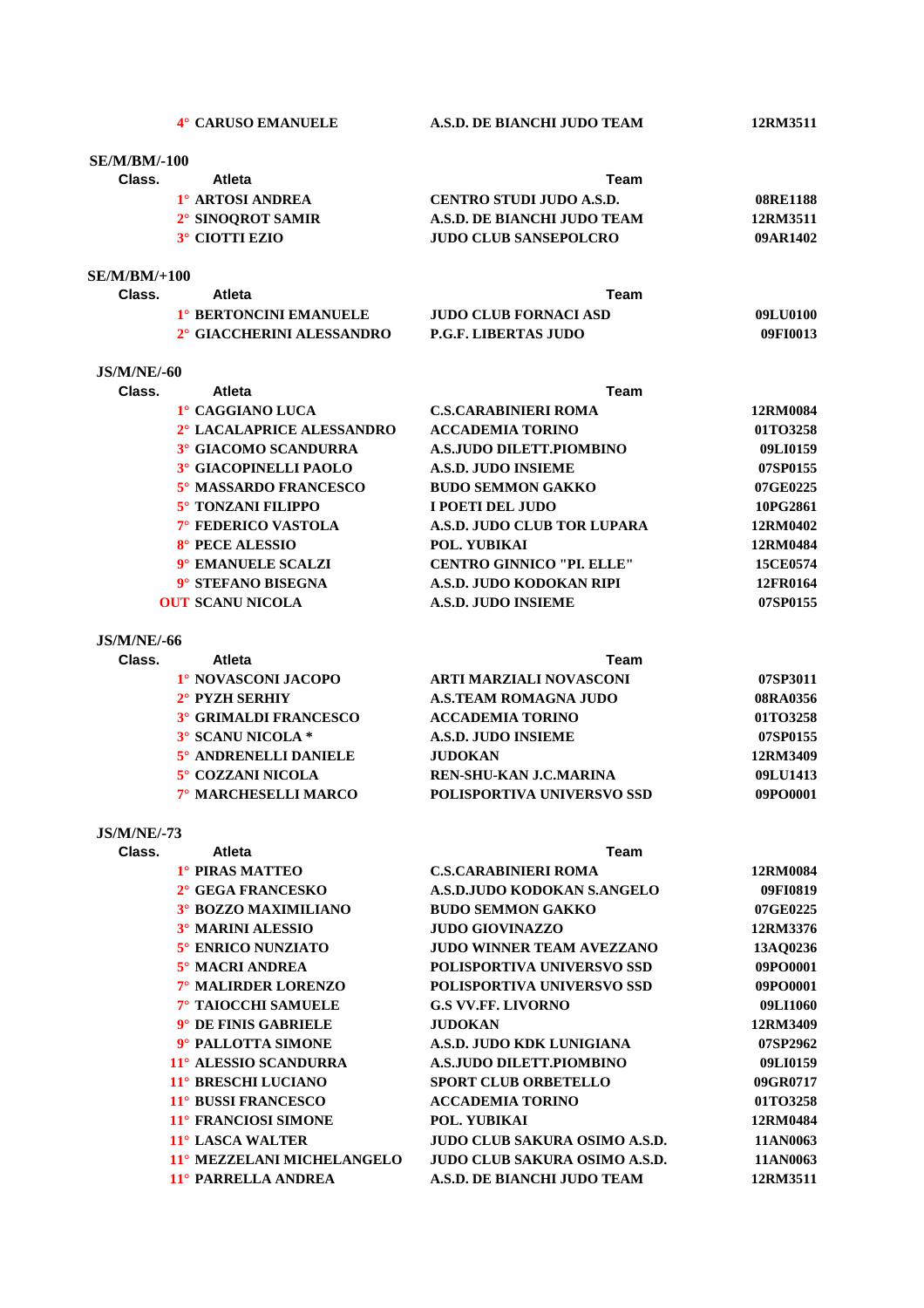| 18° ANGELUCCI MATTEO  | A.S.D. JUDO TUSCOLANO ROMA            | 12RM0124 |
|-----------------------|---------------------------------------|----------|
| 18° ARRASCO ALEJANDRO | <b>P.G.F. LIBERTAS JUDO</b>           | 09FI0013 |
| 18° ERCULEI NICOLA    | POL. YUBIKAI                          | 12RM0484 |
| 18° MEZZOGORI JACOPO  | <b>CENTRO SPORTIVO VILLAGE A.S.D.</b> | 08RA0566 |
| 18° PALLOTTA ANDREA   | A.S.D. JUDO KDK LUNIGIANA             | 07SP2962 |
| 18° SBRACI SAMUELE    | <b>ATHLETIC CLUB SSD ARL</b>          | 09FI3524 |
| 18° VITTORIO MORRA    | A.S.D. EPOMEO DUE                     | 01EP0002 |
|                       |                                       |          |

# **JS/M/NE/-81**

| Class. | <b>Atleta</b><br>Team       |                                  |          |
|--------|-----------------------------|----------------------------------|----------|
|        | 1° SPICUGLIA DAVIDE         | <b>ACCADEMIA TORINO</b>          | 01TO3258 |
|        | 2° ILARIO CAVALLERA         | <b>ACCADEMIA TORINO</b>          | 01TO3258 |
|        | 3° ANDRENELLI SIMONE        | <b>JUDOKAN</b>                   | 12RM3409 |
|        | <b>3° GUARNACCIA ETTORE</b> | <b>O.K. CLUB IMPERIA</b>         | 07IM1526 |
|        | 5° PITTARELLO FILIPPO       | <b>J.C. SAKURA FORLI' A.S.D.</b> | 08FC0174 |
|        | 5° POZZOLI EMILIO           | <b>O.K. CLUB IMPERIA</b>         | 07IM1526 |
|        | 7° ALOISI LORENZO           | A.S.D. JUDO LEONESSA             | 12RI0627 |
|        | 7° BELLINI LORENZO          | <b>ATHLETIC CLUB SSD ARL</b>     | 09FI3524 |
|        | 9° GIOVANELLI FLAVIO        | POL. YUBIKAI                     | 12RM0484 |
|        | 10° DI SERIO MANUEL MARIA   | A.S.D. OLIMPICA JUDO BELLIZZI    | 15SA1414 |
|        | 10° LORENZO GIOVINETTINO    | A.S. JUDO DILETT.PIOMBINO        | 09LI0159 |
|        | 10° MIJ FRANCESCO           | O.K. CLUB IMPERIA                | 07IM1526 |
|        | 10° SEGURINI ANDREA         | <b>A.S.TEAM ROMAGNA JUDO</b>     | 08RA0356 |
|        | 10° VANNI DANIELE           | <b>A.S.D.JUDO CLUB BIENTINA</b>  | 09PI1811 |
|        |                             |                                  |          |

# **JS/M/NE/-90**

| Class. | Atleta                  | Team                          |          |  |
|--------|-------------------------|-------------------------------|----------|--|
|        | 1° CAROLLO GIOVANNI     | <b>C.S.CARABINIERI ROMA</b>   | 12RM0084 |  |
|        | 2° LOTCA IANIS          | C.U.S. SIENA A.S.D.           | 09SI0257 |  |
|        | <b>3° GIACONI MIRKO</b> | A.S.D. AYUMI ASHI J. CLUB     | 12RM2276 |  |
|        | 3° NALDI DANILO         | A.S.TEAM ROMAGNA JUDO         | 08RA0356 |  |
|        | 5° COPPOLA FRANCESCO    | A.S.D. OLIMPICA JUDO BELLIZZI | 15SA1414 |  |
|        | 5° PALLAVICINI DIEGO    | <b>C.E.F.JUDO RAPALLO</b>     | 07GE0081 |  |
|        | 7° SIMONETTI MARCO      | <b>KEJGIN CLUB</b>            | 12RM0176 |  |
|        | 7° SPANO FEDERICO       | <b>ACCADEMIA TORINO</b>       | 01TO3258 |  |
|        |                         |                               |          |  |

### **JS/M/NE/-100**

| Class. | <b>Atleta</b>              | Team                                   |          |
|--------|----------------------------|----------------------------------------|----------|
|        | 1° ANGELETTI ROBERTO       | <b>.I.C.YAMA BUSHI FABRICA DI ROMA</b> | 12VT0481 |
|        | 2° MILANESE NICOLÒ         | ACCADEMIA PRATO A.S.D.                 | 09PO3614 |
|        | 3° MARIANI D'ALTRI GIACOMO | <b>J.C. SAKURA FORLI' A.S.D.</b>       | 08FC0174 |
|        | 4° SAID ABDOLLA            | A.S.BORGO PRATI 1899                   | 12RM0017 |

### **JS/M/NE/+100**

| Class. | Atleta                 | Team                        |          |
|--------|------------------------|-----------------------------|----------|
|        | 1° TIZIANO DI FEDERICO | A.S.D. JUDO CLUB TOR LUPARA | 12RM0402 |
|        | $2^\circ$ LINI LUCA    | A.S.D. TUSCIA JUDO          | 12VT2711 |

### **JS/F/NE/-48**

| Class. | Atleta                          | Team                                  |          |  |
|--------|---------------------------------|---------------------------------------|----------|--|
|        | 1º MIGLINO REBECCA              | <b>ACCADEMIA TORINO</b>               | 01TO3258 |  |
|        | 2 <sup>°</sup> DI MAURO CLAUDIA | JUDO GIOVINAZZO                       | 12RM3376 |  |
|        | <b>3° CHIARILLI MATILDE</b>     | <b>CENTRO SPORTIVO BUDOKAI A.S.D.</b> | 13AO0362 |  |
|        | <b>4° BATTISTONI SHARON</b>     | <b>CENTRO SPORTIVO BUDOKAI A.S.D.</b> | 13AO0362 |  |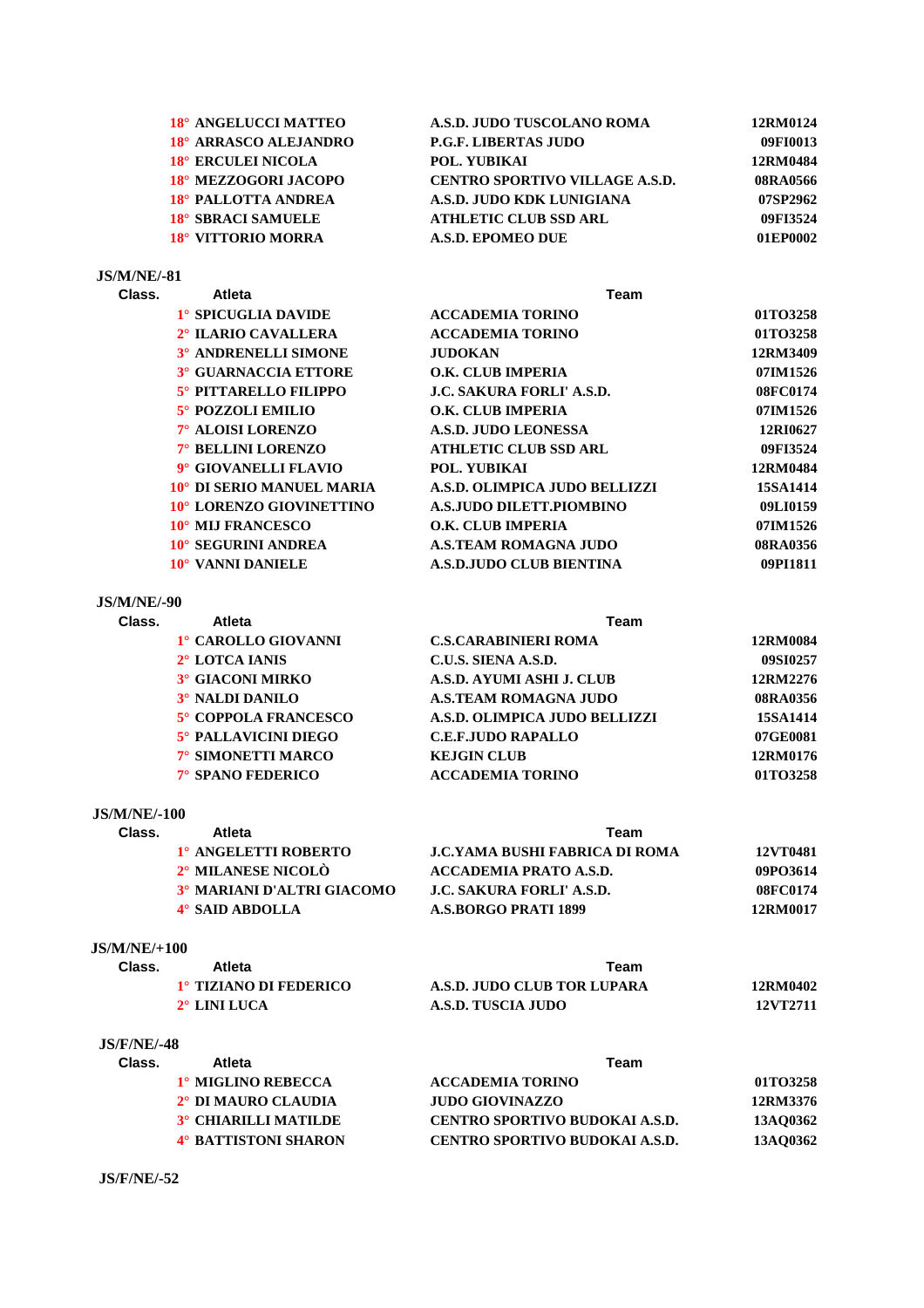| Class.             | Atleta                           | <b>Team</b>                      |          |
|--------------------|----------------------------------|----------------------------------|----------|
|                    | 1° GIORDA FRANCESCA              | <b>ACCADEMIA TORINO</b>          | 01TO3258 |
|                    | 2° RODI SUSANNA                  | <b>O.K. CLUB IMPERIA</b>         | 07IM1526 |
|                    | <b>3° BRAMINI ELEONORA</b>       | A.S.D.JUDO KODOKAN S.ANGELO      | 09FI0819 |
| <b>JS/F/NE/-57</b> |                                  |                                  |          |
| Class.             | <b>Atleta</b>                    | Team                             |          |
|                    | 1° CANTINI ANITA                 | <b>ACCADEMIA PRATO A.S.D.</b>    | 09PO3614 |
|                    | 2° QUATTRINI PRISCILLA           | JUDO CLUB SAKURA OSIMO A.S.D.    | 11AN0063 |
|                    | <sup>3°</sup> DE SANTIS COSTANZA | <b>SPORTING CLUB ALBINIA</b>     | 09GR2829 |
|                    | 4° MATRICARDI VALENTINA          | <b>B_SIDE A.S.D.</b>             | 09FI2399 |
| <b>JS/F/NE/-70</b> |                                  |                                  |          |
| Class.             | <b>Atleta</b>                    | Team                             |          |
|                    | 1° MARCUZZO ILARIA               | <b>ACCADEMIA TORINO</b>          | 01TO3258 |
|                    | 2° DEL PRETE MARIANGELA          | <b>SPORT DREAM AND POWER</b>     | 09RT555: |
|                    | <sup>3°</sup> CAPACCETTI GIORGIA | <b>JUDOKAN</b>                   | 12RM3409 |
|                    | 4° INVERNIZZI ISABELLA           | <b>JUDO CLUB ROZZANO</b>         | 03MI0392 |
| M1-M4/-66          |                                  |                                  |          |
| Class.             | Atleta                           | Team                             |          |
|                    | 1° PODDA SALVATORE               | ASD AMITERNUM JUDO L'AQUILA      | 13AQ1186 |
|                    | <sup>2°</sup> IACOMINO PASQUALE  | A.S.D. OLIMPICA JUDO BELLIZZI    | 15SA1414 |
|                    | 3° ANDREI MARCO                  | <b>B_SIDE A.S.D.</b>             | 09FI2399 |
|                    | <b>3° GABRIELE PACHI</b>         | <b>A.S.JUDO DILETT.PIOMBINO</b>  | 09LI0159 |
|                    | 5° GIOVANNONI NICCOLO'           | C.S.DOYUKAI A.S.D.               | 09FI0157 |
|                    | 5° ZAPPINO BRUNO                 | KODOKAN JUDO CECINA              | 09LI0158 |
|                    | 7° FRANCESCO PEDONE              | <b>CENTRO GINNICO "PI. ELLE"</b> | 15CE0574 |
|                    | 7° PETROLLINI (MASTER) GIAMP     | ASD JUJITSU ACADEMY L'AQUILA     | 13AQ3243 |
| M1-M4/-73          |                                  |                                  |          |
| Class.             | <b>Atleta</b>                    | Team                             |          |
|                    | 1° VERONA GABRIELE               | REN-SHU-KAN J.C.MARINA           | 09LU1413 |
|                    | 2° MASCHERUCCI ROBERTO           | <b>RAPPR.MASTER LAZIO</b>        | 01EP0003 |
|                    | 3° BAFILE (MASTER) FRANCESCO     | ASD JUJITSU ACADEMY L'AQUILA     | 13AQ3243 |
|                    | 3° FASCIANO SANDRO               | <b>JUDOKAN</b>                   | 12RM3409 |
|                    | 5° BALOCCHI ANDREA               | A.S.D. JUDO CASALASCO            | 03CR3442 |
|                    | 5° PRISCA ENRICO                 | ASD JUJITSU ACADEMY L'AQUILA     | 13AQ3243 |
|                    | 7° LAMOLINARA (MASTER) MOSE'     | ASD JUJITSU ACADEMY L'AQUILA     | 13AQ3243 |
|                    | 7° VALERIO SANTINI               | <b>A.S.JUDO DILETT.PIOMBINO</b>  | 09LI0159 |
| M1-M4/-81          |                                  |                                  |          |
| Class.             | <b>Atleta</b>                    | <b>Team</b>                      |          |
|                    | 1° PURCARO GENNARO               | <b>A.S.D.JUDO CLUB BIENTINA</b>  | 09PI1811 |
|                    | 2° CICERONE ULAN                 | ASD JUJITSU ACADEMY L'AQUILA     | 13AQ3243 |
|                    | 3° GIOVINETTINO LORENZO*         | <b>A.S.JUDO DILETT.PIOMBINO</b>  | 09LI0159 |
| $M1-M4/-90$        |                                  |                                  |          |
| Class.             | <b>Atleta</b>                    | <b>Team</b>                      |          |
|                    | 1° LOTCA IANIS*                  | C.U.S. SIENA A.S.D.              | 09SI0257 |
|                    | 2° ALDINI ANDREA                 | A.S.D. EQUIPE EMILIA JUDO        | 08RE3460 |
|                    | <b>3° SPADINI LUCA</b>           | <b>JUDO ROSIGNANO</b>            | 09LI0194 |
|                    | 3° PELLEGRINI TOMMASO            | <b>SPORT CLUB ORBETELLO</b>      | 09GR0717 |
|                    | 5° VINCENZO D'ALTERIO            | <b>CENTRO GINNICO "PI. ELLE"</b> | 15CE0574 |